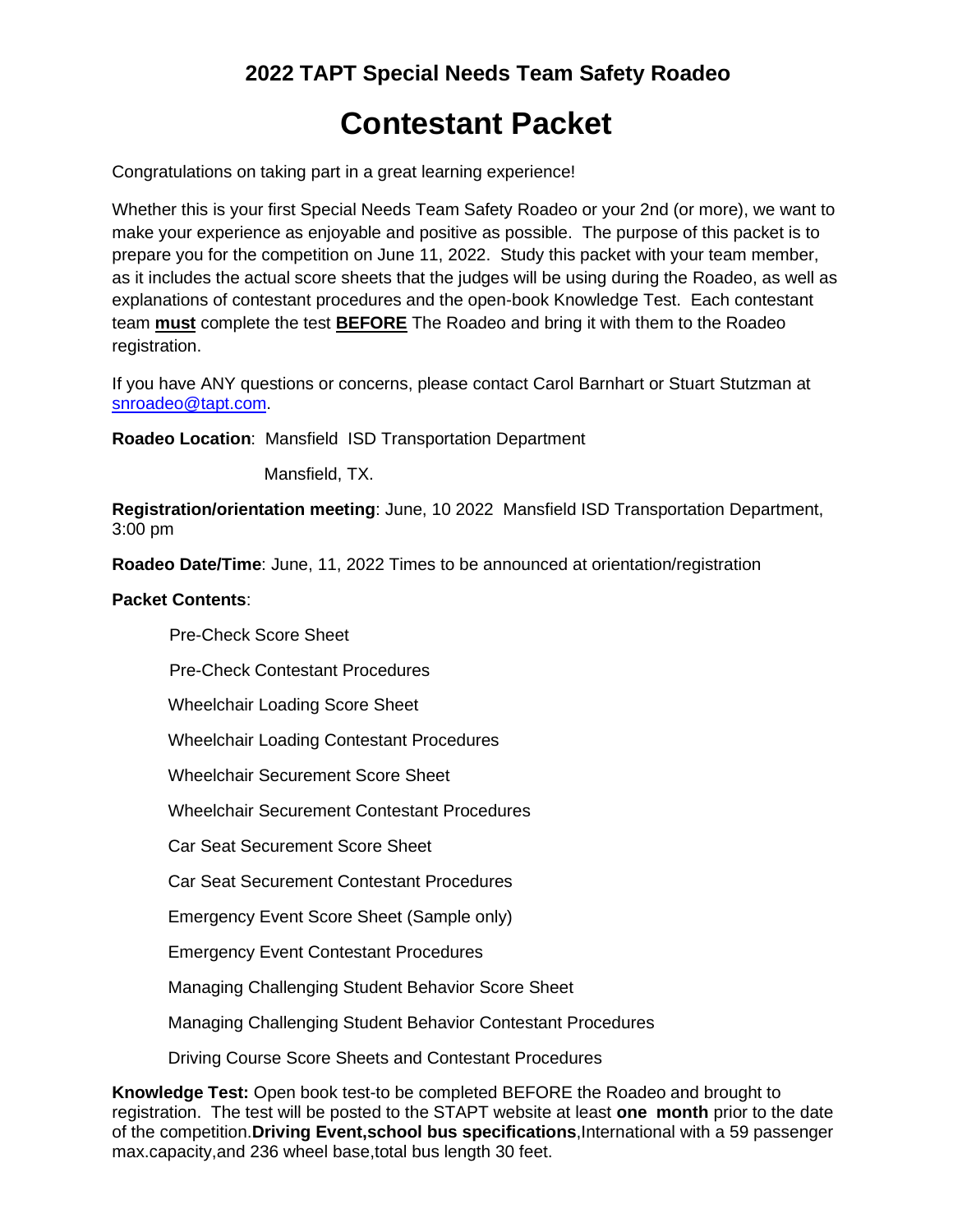Judge#1:\_\_\_\_\_\_\_\_\_\_\_\_\_\_\_\_\_\_\_\_\_\_\_\_\_\_\_ Judge#2:\_\_\_\_\_\_\_\_\_\_\_\_\_\_\_\_\_\_\_\_\_\_\_\_\_\_\_ Team#:\_\_\_\_\_\_\_\_\_

## **2022 TAPT Special Needs Team Safety Roadeo Score Sheet SPECIAL NEEDS BUS PRE-CHECK EVENT - # 1**

**Possible Score: 79 Points**

\*\*\*\*\*\*\*\*\*\*\*\*\*\*\*\*\*\*\*\*\*\*\*\*\*\*\*\*\*\*\*\*\*\*\*\*\*\*\*\*\*\*\*\*\*\*\*\*\*\*\*\*\*\*\*\*\*\*\*\*\*\*\*\*\*\*\*\*\*\*\*\*\*\*\*\*\*\*\*\*\*

*Instructions for Judges: Add check mark for every item adequately inspected per Judges Guide. Record total time for event.*

### **EXTERIOR INDICATORS**

### **INTERIOR – Driver Area**

| $\Box$ | Clearance/markers lights                                                     |        |                                              |
|--------|------------------------------------------------------------------------------|--------|----------------------------------------------|
| □      | Headlights - low                                                             | □      | All switches and controls                    |
| $\Box$ | Headlights - high                                                            | □      | All gauges                                   |
| $\Box$ | Sign lights                                                                  | □      | DOT sticker (if present)                     |
| $\Box$ | Rear running lights                                                          | □      | Registration/Insurance                       |
| $\Box$ | Rear license plate light                                                     | □      | Service brake/static check -verbalize        |
| $\Box$ | Turn signals                                                                 | □      | Emergency brake - verbalize                  |
| $\Box$ | 4-way flashers                                                               | □      | Dome lights                                  |
| $\Box$ | Amber pre-warning flashers                                                   | □      | Step well light                              |
| □      | Red student flashers                                                         | $\Box$ | Handrail                                     |
| $\Box$ | <b>Brake lights</b>                                                          | ◻      | Emergency exit lights                        |
| $\Box$ | Reverse lights                                                               | ◻      | Wipers and washers                           |
| $\Box$ | Reverse beeper                                                               | □      | Horn                                         |
| $\Box$ | Reflectors                                                                   | $\Box$ | Seat belt cutter(s)                          |
| $\Box$ | Reflective tape                                                              | □      | 2-way radio on (if present)                  |
|        | <b>EXTERIOR EQUIPMENT</b>                                                    | $\Box$ | First aid kit                                |
| $\Box$ | Exhaust pipe intact                                                          | □      | Body spill kit (if present)                  |
| $\Box$ | Drive shaft guards                                                           | ◻      | Fire extinguisher                            |
| $\Box$ | Springs and shocks (visual)                                                  | □      | Reflectors                                   |
| $\Box$ | Mud flaps (if present)                                                       | □      | Fire/Evacuation blanket (if present)         |
| $\Box$ | Antenna (if present)                                                         | □      | Steering wheel play                          |
| $\Box$ | Battery compartment (inside)                                                 | □      | Driver seat adjustment                       |
| $\Box$ | Mirrors secure/adjusted                                                      | □      | Driver seat belt functional                  |
| $\Box$ | Hood latched                                                                 |        | <b>INTERIOR - Other Areas</b>                |
| □      | Static vehicle leaks                                                         | □      | Interior cleanliness                         |
| □      | Pressure engine leaks                                                        | □      | Emergency windows - open, buzzer, label      |
| $\Box$ | Body damage                                                                  | □      | Emergency doors - open, buzzer, label        |
| $\Box$ | Tire inflation                                                               | □      | Emergency roof hatches - open, buzzer        |
| $\Box$ | Tire tread                                                                   | □      | Seat cushions fastened                       |
| $\Box$ | Sidewalls                                                                    | □      | Seat belts functional and accessible         |
| $\Box$ | Wheel rims                                                                   | □      | WC securement straps                         |
| $\Box$ | Grease seals                                                                 | □      | WC passenger restraints                      |
| $\Box$ | Lugs                                                                         | □      | WC restraint instructions displayed          |
| □      | Valve stems intact                                                           | □      | Lift operation - deploy, lower, raise, stow  |
| □      | Fuel cap secure                                                              | $\Box$ | Lift platform roll stops functional          |
|        |                                                                              |        | Lift safety shut-offs and lights functional  |
|        | Time: Minutes Seconds                                                        |        | Manual lift operation - accurate explanation |
|        |                                                                              |        |                                              |
|        | <i>Instructions for Scoring:</i> One $(1)$ point for every item checked box. |        |                                              |
|        | Add ten $(10)$ points if time is 12:00 minutes or less                       |        |                                              |
|        |                                                                              |        |                                              |
|        | Checked boxes (out of 69 Points):                                            |        |                                              |
|        | Time is 12:00 minutes or less (10 Points):                                   |        |                                              |
|        |                                                                              |        |                                              |

## **TOTAL SCORE (out of 79 Points): \_\_\_\_\_\_\_\_\_\_\_\_\_**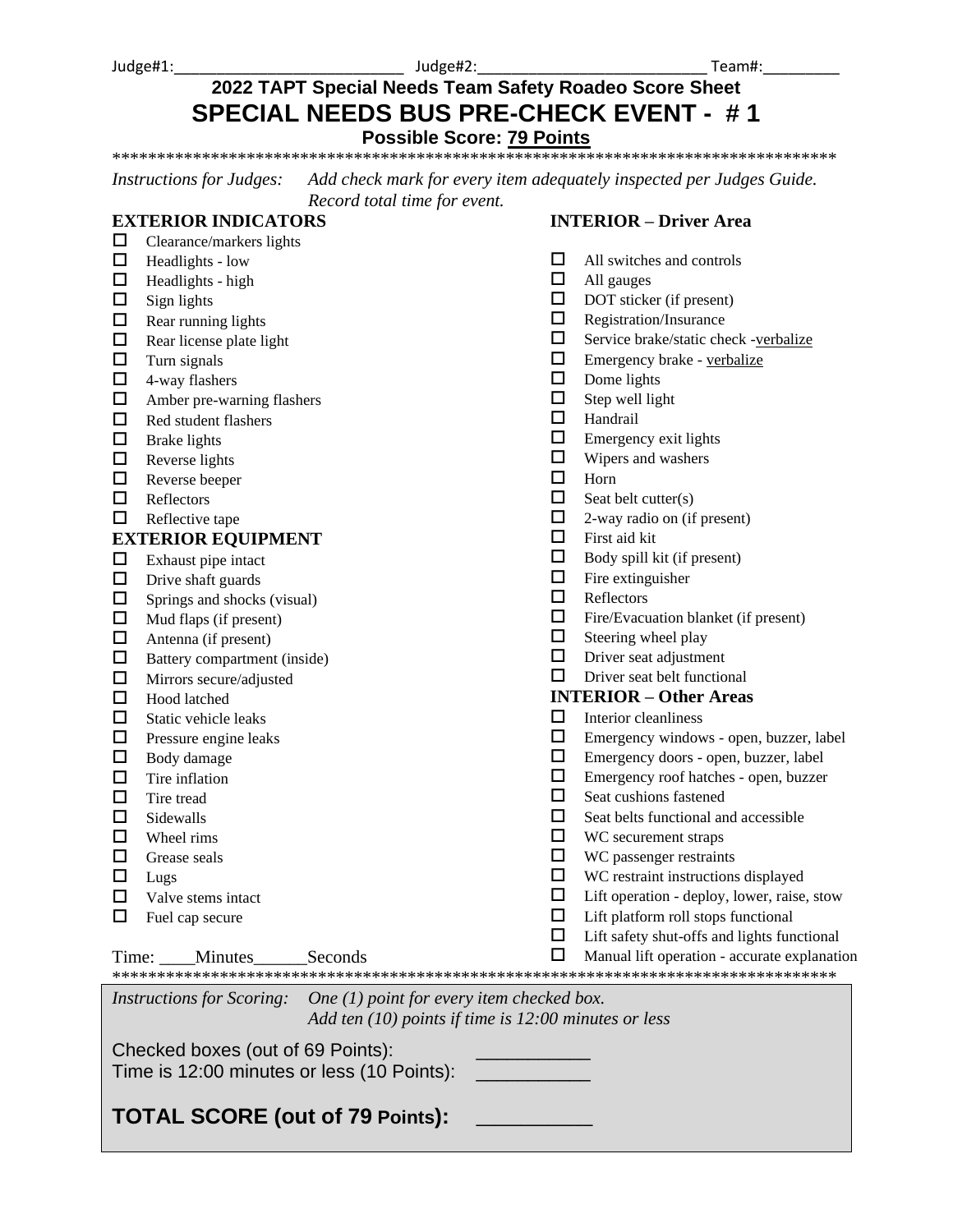Judge #1:

## 2022 STAPT Special Needs Team Safety Roadeo Score Sheet **WHEELCHAIR LOADING EVENT - #2 Possible Score: 90 Points**

**Instructions for Judges:** Add check mark for every item adequately inspected per Judges Guide. Record total time for event.

- $\Box$  Turns on student loading flashers (amber, red) verbalize
- $\Box$  Setting emergency brake verbalize
- $\Box$  Check mirrors to ensure traffic is stopping verbalize
- $\Box$  Prior to activation of lift, check for adequate clearance in lift zone verbalize
- $\Box$  Open and secure lift door
- $\Box$  Check roll stops after deploying and lowering lift
- $\Box$  Greet passenger promptly and positively
- $\Box$  Check passenger postural belt and check wheelchair for transport-worthiness
- $\Box$  Place passenger on lift facing outward from bus, in proper position on platform
- $\Box$  Set WC brakes promptly after placing WC on lift
- $\Box$  Remind passenger to keep hands in lap
- $\Box$  Moves off lift before raising passenger
- $\Box$  Driver and/or attendant grasp WC at <u>all</u> times while on lift
- $\Box$  Check head clearance into bus verbalize
- $\Box$  Inform passenger before raising lift
- $\Box$  WC moved to securement station promptly and WC brakes set
- $\Box$  Lift door closed and secured

Time: \_\_\_\_Minutes\_\_\_\_\_\_Seconds

Instructions for Scoring: Five (5) points for every item checked box.

Add five  $(5)$  points if time is 5:00 minutes or less

Checked boxes (out of 85 Points): Time is 5:00 minutes or less (5 Points):

**TOTAL SCORE (out of 90 Points):**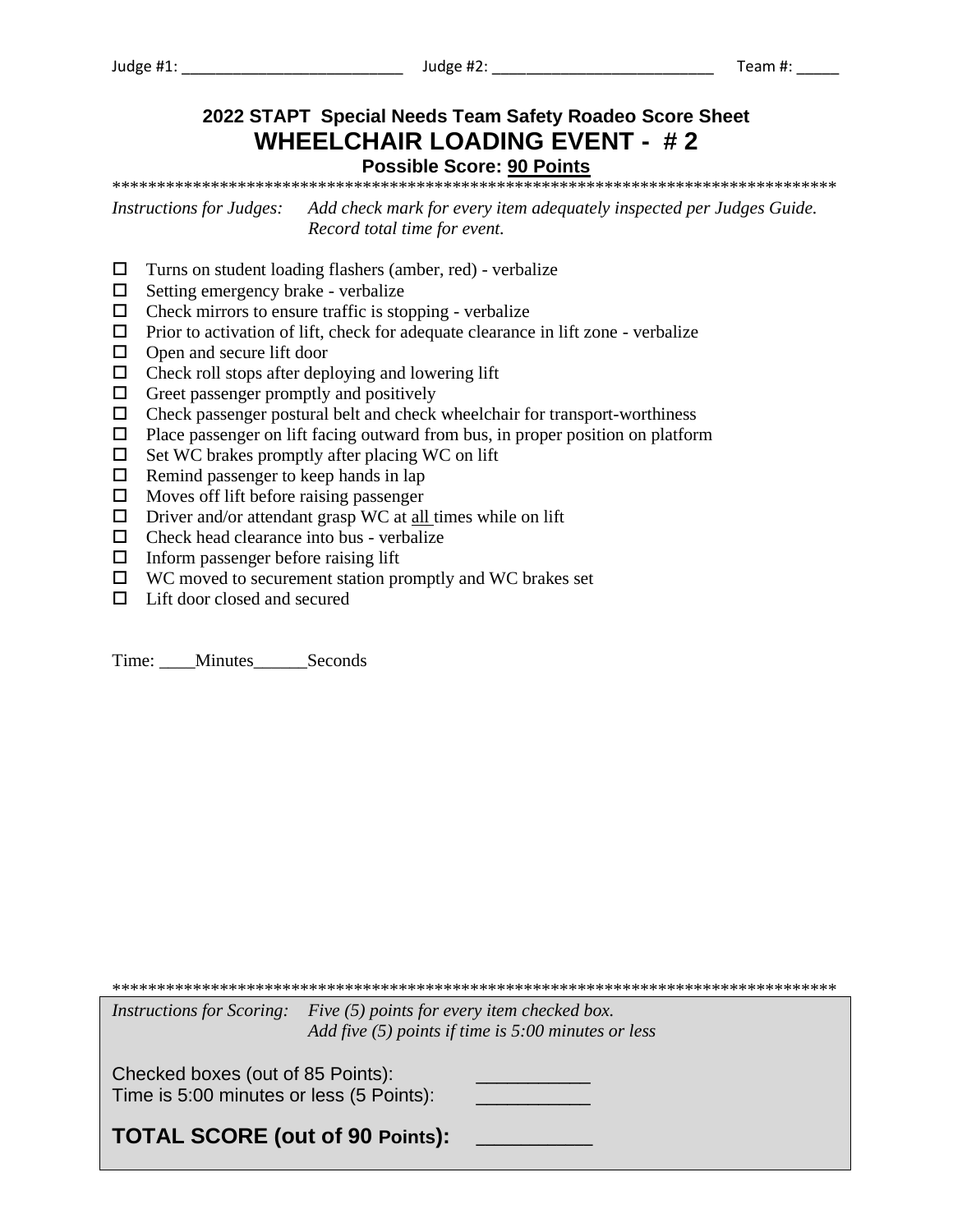## 2022 TAPT Special Needs Team Safety Roadeo Score Sheet **WHEELCHAIR SECUREMENT EVENT - #3 Possible Score: 90 Points**

Add check mark for every item adequately inspected per Judges Guide. *Instructions for Judges:* Record total time for event.

General Procedure:

- $\Box$ Provides continuous communication and shows sensitivity toward passenger
- $\Box$ Wheelchair not placed in rearmost position if other position available
- $\Box$ Centers wheelchair in securement station
- $\Box$ Attaches tie-down straps to 4 appropriate floor pockets/mounts

Wheelchair tie-down:

Tie-down straps attached to 4 suitable locations on the wheelchair:

- $\Box$ Left rear tie-down
- $\Box$ Right rear tie-down
- $\Box$ Left front tie-down
- $\Box$ Right front tie-down
- $\Box$ WC brake released prior to tightening tie-downs

Tie-down straps tightened adequately:

- Left rear tie-down  $\Box$
- $\Box$ Right rear tie-down
- $\Box$ Left front tie-down
- Right front tie-down  $\Box$

Passenger Securement:

- Occupant lap and shoulder restraints properly routed, attached, and secured  $\Box$
- $\Box$ Passenger informed prior to "shake" test
- $\Box$ Stability "shake" test conducted prior to re-setting mobility device brake
- $\Box$ WC brake re-set when securement completed

Time: Minutes Seconds

Instructions for Scoring: Five (5) points for every item checked box. Add five  $(5)$  points if time is 10:00 minutes or less

Checked boxes (out of 85 Points): Time is 10:00 minutes or less (5 Points):

**TOTAL SCORE (out of 90 Points):**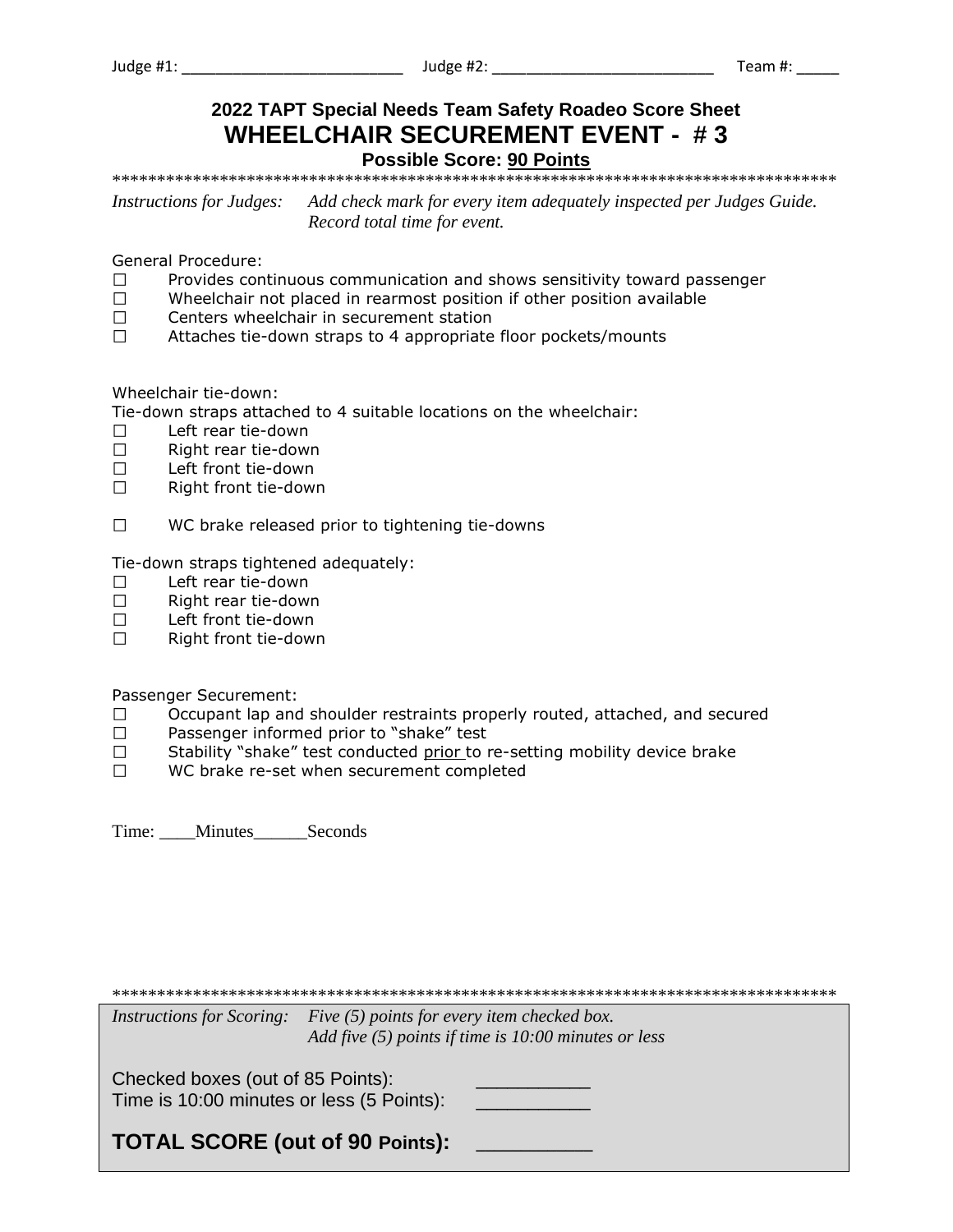## 2022 TAPT Special Needs Team Safety Roadeo Score Sheet **MANAGING CHALLENGING STUDENT BEHAVIOR EVENT-#4 Possible Score: 100 Points**

*Instructions for Judges:* Add check mark for every item adequately inspected per Judges Guide.

#### **LOADING**

- $\Box$  Uses student flashers properly when loading students
- $\Box$  Sets parking brake when loading students
- $\Box$  Attendant disembarks to supervise students approaching bus
- $\Box$  Greets students in a positive manner to establish rapport
- $\Box$  Explains bus rules to students in a friendly but firm manner

#### **IN BUS BEHAVIOR**

- $\Box$  Attempts to keep misbehaving students apart
- $\Box$  Attempts to keep students out of rear seats
- $\Box$  Attempts to reasonably enforce stated rules
- $\Box$  Attendant attempts to sit behind students
- $\Box$  Attempts to ignore and extinguish minor irritating behaviors
- $\Box$  Attempts to engage students in distracting discussions and/or activities
- $\Box$  Uses positive language to establish communication with students
- $\Box$  Intervenes appropriately to stop unsafe student actions
- $\Box$  Attendant and driver maintain verbal self control at all times and avoid unnecessary physical confrontations
- $\Box$  Attendant and driver maintain verbal communication and mutual support throughout the bus ride

#### **UNLOADING**

- $\Box$  Sets parking brake when unloading students
- $\square$  Uses student flashers properly when unloading students
- $\Box$  Instructs students in proper unloading behaviors before releasing them
- $\Box$  Attendant disembarks to supervise students as they get off bus
- $\Box$  Driver and attendant say goodbye to students in a positive fashion regardless of what has transpired

Instructions for Scoring: Five (5) points for every item checked box.

Checked boxes (out of 100 Points):

**TOTAL SCORE (out of 100 Points):**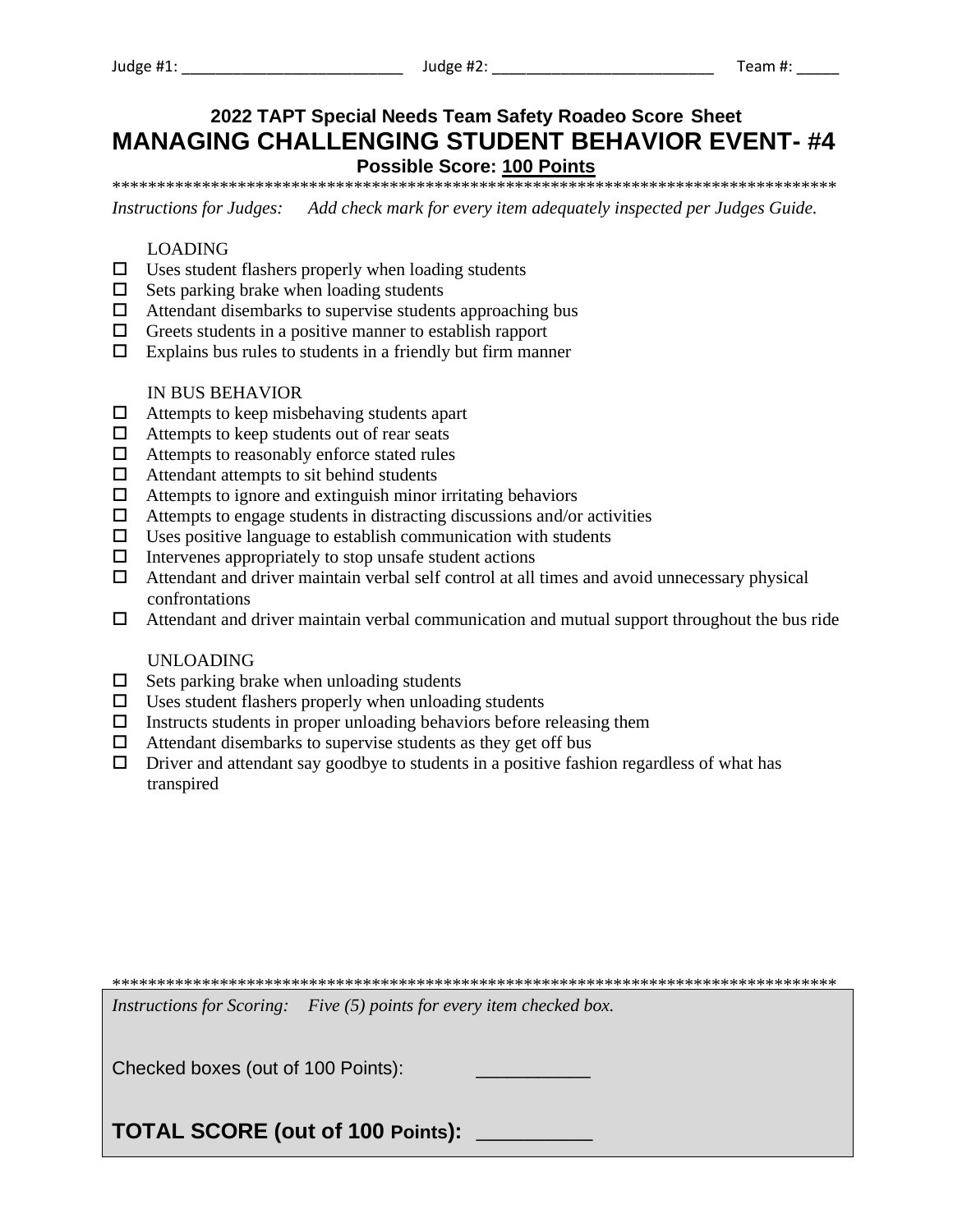Judge #1:  $\overline{\phantom{0}}$ 

## 2022 TAPT Special Needs Team Safety Roadeo Score Sheet **CAR SEAT SECUREMENT EVENT - #5 Possible Score: 120 Points**

Add check mark for every item adequately inspected per Judges Guide. **Instructions for Judges:** Record total time for event.

#### **CAR SEAT INSTALLATION**

- $\Box$  Checks and identifies label to be sure car seat is in compliance with FMVSS
- $\Box$  Chooses appropriate position/location for car seat
- $\Box$  Checks that car seat fits fully on the bus seat
- $\Box$  Bus lap belt is properly routed through car seat
- $\Box$  Participants check tightness of installation at belt path
- $\Box$  Car seat does not move more than one inch forward, backward, or side to side
- $\Box$  The seatbelt buckle is forward of the belt path

#### **CHILD SECUREMENT**

- $\Box$  Harnesses are buckled and used correctly
- $\Box$  The harness does not allow any slack on the child's body
- $\Box$  Harnesses must be threaded through the correct harness slot
- $\Box$  The harness retainer clip must be connected and placed at armpit level

Time: Minutes Seconds

Instructions for Scoring: Ten (10) points for every item checked box. Add ten  $(10)$  points if time is  $10:00$  minutes or less Checked boxes (out of 110 Points): Time is 10:00 minutes or less (10 Points): \_\_\_\_\_\_\_\_\_\_\_\_\_ TOTAL SCORE (out of 120 Points): \_\_\_\_\_\_\_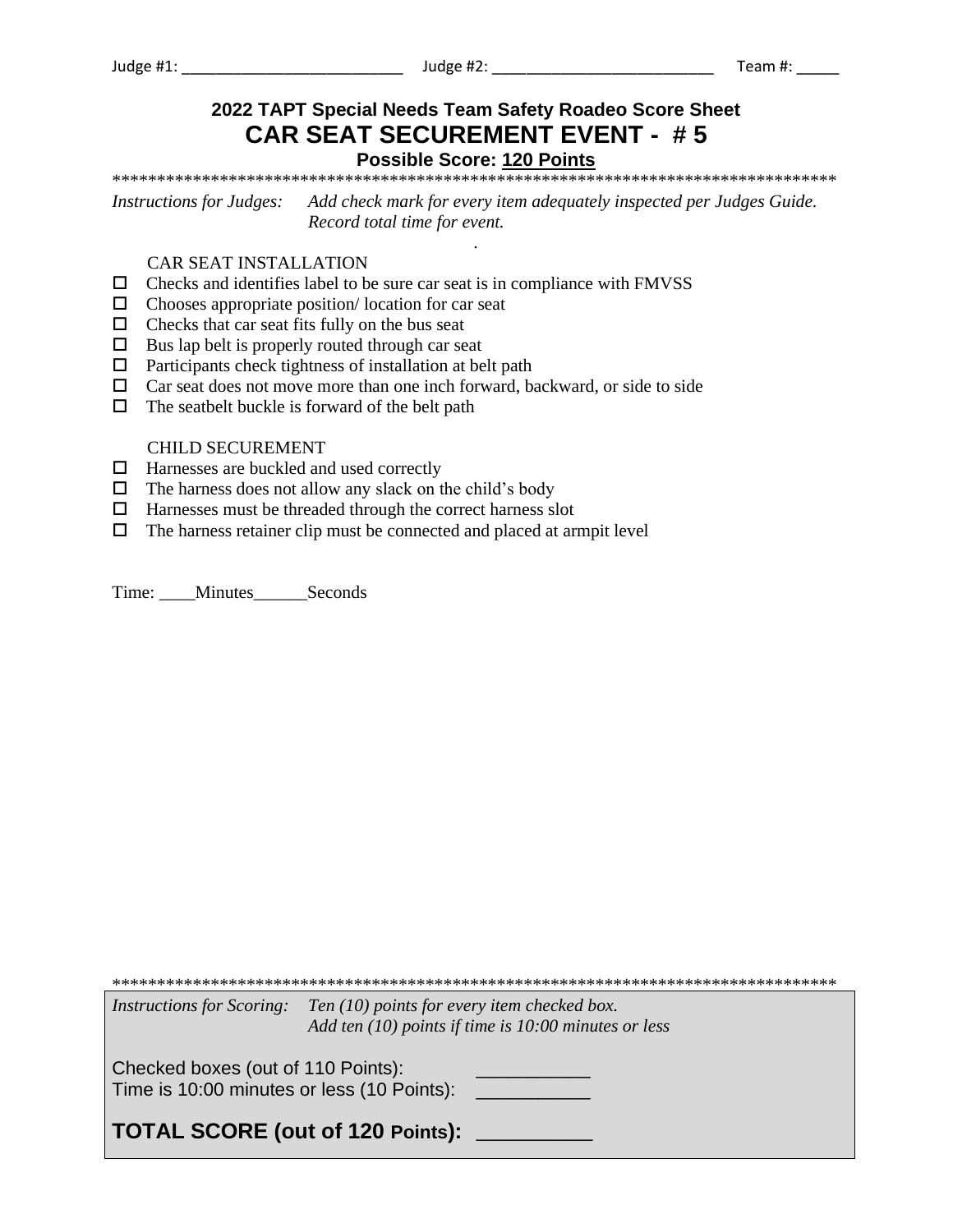## **2022 TAPT Special Needs Team Safety Roadeo Score Sheet RAILROAD CROSSING EVENT - #6 Possible Score: 100 Points**

\*\*\*\*\*\*\*\*\*\*\*\*\*\*\*\*\*\*\*\*\*\*\*\*\*\*\*\*\*\*\*\*\*\*\*\*\*\*\*\*\*\*\*\*\*\*\*\*\*\*\*\*\*\*\*\*\*\*\*\*\*\*\*\*\*\*\*\*\*\*\*\*\*\*\*\*\*\*\*\*\*

*Instructions for Judges: Add check mark for every item adequately inspected per Judges Guide. Record total time for event.*

- $\Box$  Activate hazard lamps upon approach to tracks
- $\square$  Silence the students upon approach to the tracks and when stopped by raising hand in view of judges
- $\Box$  Check mirrors for traffic behind the bus (verbalize)
- $\Box$  Stop front of bus 15' to 50' before nearest rail of tracks
- $\Box$  Open driver's window and entrance door to listen
- $\Box$  Leaves off alternating flashing lamps during R.R. crossing
- $\Box$  Close door before proceeding across tracks
- $\Box$  Check carefully in both directions, moving actively in the bus seat to look around view obstructions on the bus, before proceeding across the track
- $\Box$  Avoids proceeding across tracks until flashing R.R. lights are off
- $\Box$  Cancels 4-way hazard lamps after completely across tracks

\*\*\*\*\*\*\*\*\*\*\*\*\*\*\*\*\*\*\*\*\*\*\*\*\*\*\*\*\*\*\*\*\*\*\*\*\*\*\*\*\*\*\*\*\*\*\*\*\*\*\*\*\*\*\*\*\*\*\*\*\*\*\*\*\*\*\*\*\*\*\*\*\*\*\*\*\*\*\*\*\*

*Instructions for Scoring: Ten (10) points for every item checked box.* 

Checked boxes (out of 100 Points):

**TOTAL SCORE (out of 100 Points): \_\_\_\_\_\_\_\_\_\_\_\_\_**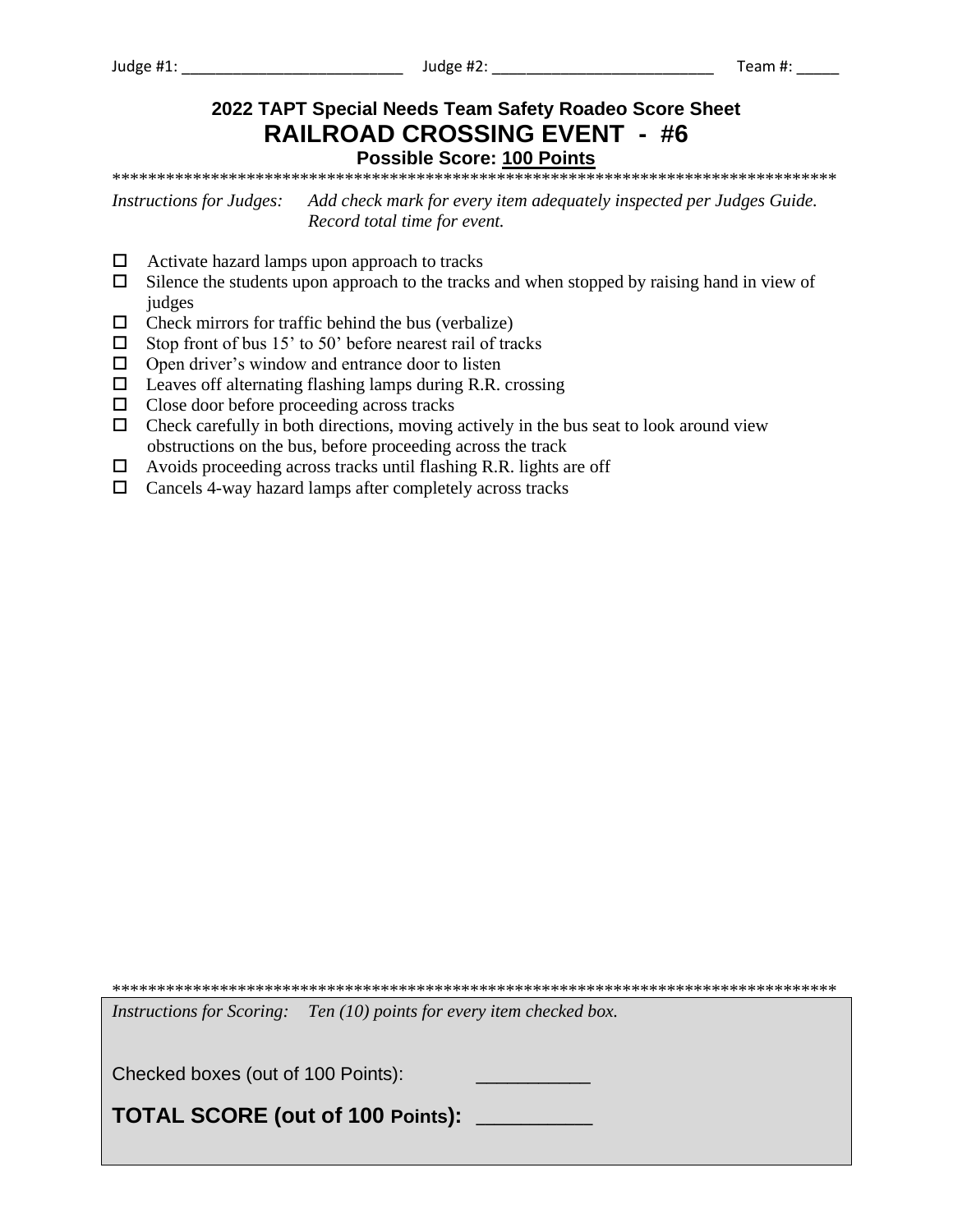## 2022 TAPT Special Needs Team Safety Roadeo Score Sheet **SERPENTINE EVENT - #7**

**Possible Score: 70 Points** 

Add check mark for every item adequately inspected per Judges Guide. **Instructions for Judges:** Record total time for event.

#### **Barrel Passes:**

- $\Box$  Driver begins event on the right hand side of the barrel
- $\Box$  Completely clears (no contact) 1<sup>st</sup> barrel
- $\Box$  Completely clears (no contact)  $2^{nd}$  barrel
- $\Box$  Completely clears (no contact) 3<sup>rd</sup> barrel
- $\Box$  Completely clears (no contact) 4<sup>th</sup> barrel

#### **Curb lines:**

 $\Box$  Crossed curb lines zero times

#### **Backing Maneuver:**

 $\Box$  Backed up bus up zero times

Instructions for Scoring: Ten (10) points for every item checked box.

Checked boxes (out of 70 Points):

**TOTAL SCORE (out of 70 Points):**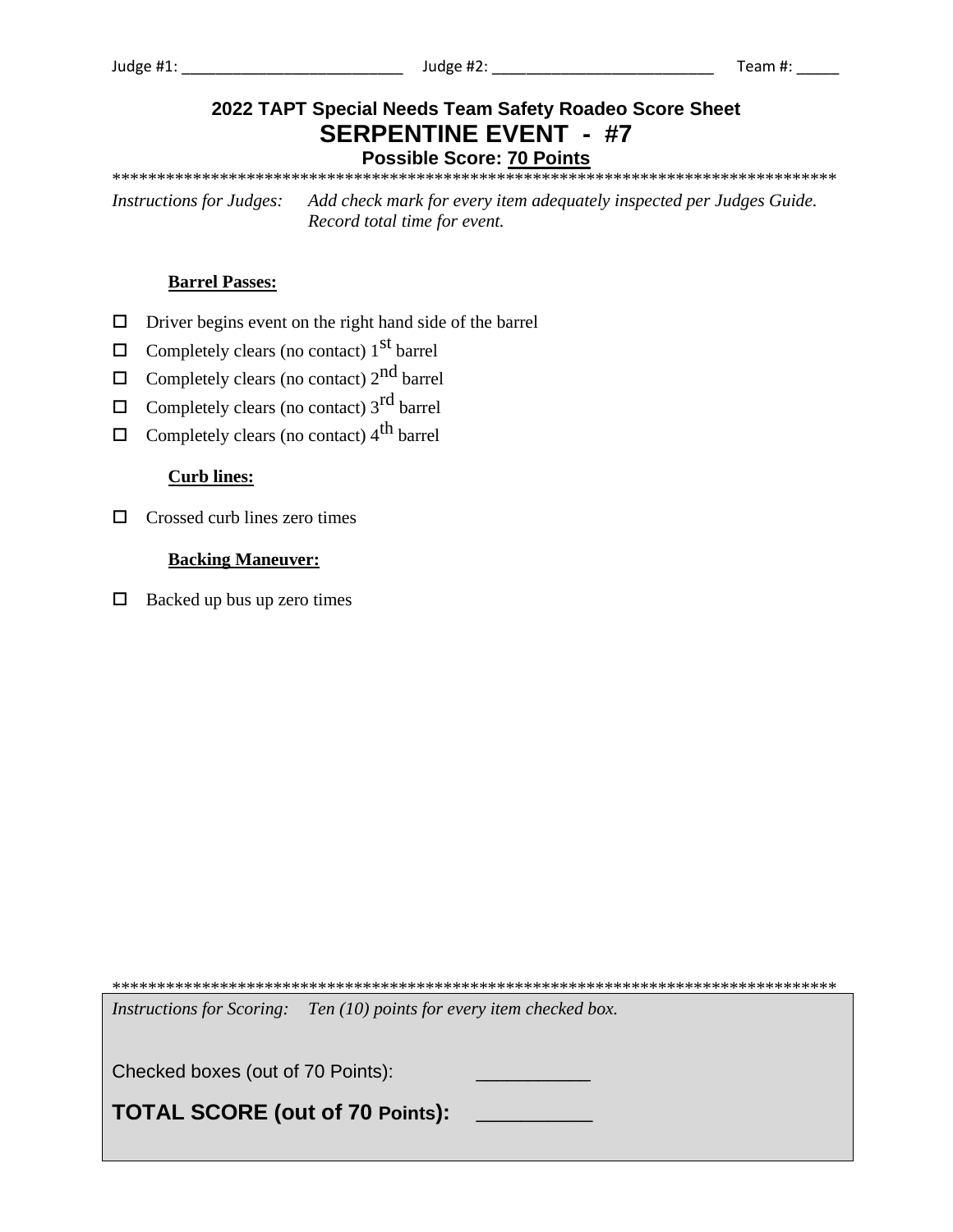#### 2022 TAPT Special Needs Team Safety Roadeo Score Sheet **REAR ALLEY DOCK EVENT - #8 Possible Score: 83 Points** Add check mark for every item adequately inspected per Judges Guide. *Instructions for Judges:* Record total time for event.  $\Box$  Driver sounds horn prior to backing  $\Box$  Attendant observes from inside rear of bus before and during backing  $\Box$  Bus backs into stall in single motion without any extra forward motions  $\Box$  Bus avoids touching front posts  $\Box$  Wheel avoids touching alley side line or side markers  $\Box$  Wheel avoids touching alley front limit line or marker posts  $\Box$  Bus avoids touching alley or crossing rear limit line or marker posts **Rear Bumper to End Line -** Distance to rear bumpers: Enter the minimum distance in inches from the rear bumper to the rear bumper end line inches Left Edge of Rear Front and Rear Bumpers to Side Line - For side measurement, mark both bumpers and take the lowest score of the front or rear bumper. inches Instructions for Scoring: Five (5) points for every item checked box. Rear end line and Side line  $-$  From Chart, Side Bumper Rear Bumper compare measurement to points in. pts. in. pts. 6  $5\phantom{.0}$ 6  $\mathbf 0$  $12$  $10<sup>10</sup>$  $\overline{7}$  $\overline{3}$ 8 18 15  $6\phantom{1}$ 24 20 9 9 30 25  $10<sup>1</sup>$  $12$ Checked boxes (out of 35 Points):  $11$ 15 36 30 42 30  $12$ 18 Rear Bumper end line (out of 30 Points): 48 25  $13$ 18 54 20  $14$ 15 Bumper Left Edge side line (out of 18 Points): \_\_\_\_\_\_\_\_\_\_ 60  $15$  $15$  $12$ 66  $10<sup>1</sup>$  $16$ 9 72  $5\overline{)}$ 17 6 **TOTAL SCORE (out of 70 Points):** 18  $\overline{3}$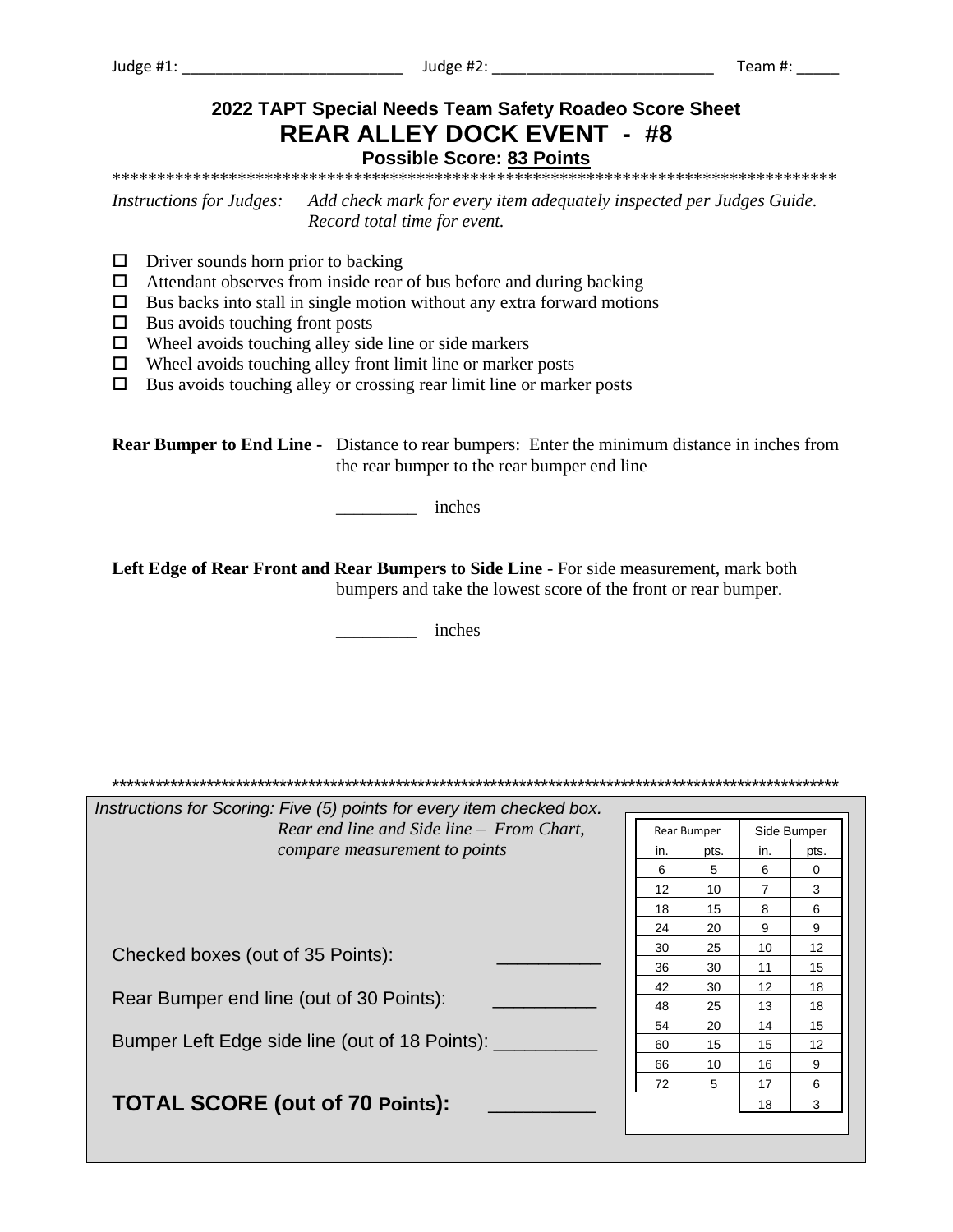Judge #1: \_\_\_\_\_\_\_\_\_\_\_\_\_\_\_\_\_\_\_\_\_\_\_\_\_\_ Judge #2: \_\_\_\_\_\_\_\_\_\_\_\_\_\_\_\_\_\_\_\_\_\_\_\_\_\_ Team #: \_\_\_\_\_

## **2022 TAPT Special Needs Team Safety Roadeo Score Sheet EMERGENCY EVACUATION EVENT - #9**

#### **Possible Score: 190 Points**

\*\*\*\*\*\*\*\*\*\*\*\*\*\*\*\*\*\*\*\*\*\*\*\*\*\*\*\*\*\*\*\*\*\*\*\*\*\*\*\*\*\*\*\*\*\*\*\*\*\*\*\*\*\*\*\*\*\*\*\*\*\*\*\*\*\*\*\*\*\*\*\*\*\*\*\*\*\*\*\*\*

| <b>EVACUATION PLANNING</b><br>Did the driver or attendant advise students of evacuating the bus<br>ப | $(10 \text{ pts})$ |           |  |
|------------------------------------------------------------------------------------------------------|--------------------|-----------|--|
|                                                                                                      |                    |           |  |
| Tells student helpers what to do when radioing dispatch:                                             |                    |           |  |
| Gives bus number info<br>◻                                                                           | $(5 \text{ pts})$  |           |  |
| Give location info<br>ப                                                                              | $(5 \text{ pts})$  |           |  |
| Gives incident info<br>◻                                                                             | $(5 \text{ pts})$  |           |  |
| <b>EVACUATION PROCEDURES</b>                                                                         |                    |           |  |
| Driver and attendant work as a team<br>ப                                                             | $(10 \text{ pts})$ |           |  |
| Reassures Students: (check only one of the three options)                                            | (10/5/0)           |           |  |
| More than 5 times<br>0                                                                               | pts)               |           |  |
| Between 3-5 times<br>□                                                                               |                    |           |  |
| $\Box$<br>Less than 3 times                                                                          |                    |           |  |
| Keeps Bugg on the bus and away from other students<br>◻                                              | $(10 \text{ pts})$ | Z         |  |
| Turns emergency flashers<br>□                                                                        | $(10 \text{ pts})$ | $\circ$   |  |
| <b>Uses Loading lights</b><br>□                                                                      | $(10 \text{ pts})$ | ပ         |  |
| Attendant or Driver intervene with student<br>□                                                      | $(10 \text{ pts})$ | Z         |  |
| Attempt to Move students to the front of bus<br>□                                                    | $(10 \text{ pts})$ | $\approx$ |  |
| $\Box$<br>Keep Bugg from try to run out of bus                                                       | $(10 \text{ pts})$ | $\circ$   |  |
| Makes an attempt to tell Ellie stay calm using any<br>$\Box$                                         |                    | ပ<br>S    |  |
| alternative means of communication                                                                   | $(10 \text{ pts})$ | ≃         |  |
| <b>Kinder CHILD EVACUATION PROCEDURE</b>                                                             |                    | O<br>Щ    |  |
| Evacuation method (check only one of two options)                                                    | (20/10)            |           |  |
| Evacuates Ellie IN the car seat<br>□.                                                                | pts)               |           |  |
| Evacuates Ellie OUT of the car seat<br>◻                                                             |                    |           |  |
| Keep students together outside bus<br>□                                                              | $(10 \text{ pts})$ |           |  |
| <b>CHOICE OF EVACUATION EXIT</b>                                                                     |                    |           |  |
| Evacuation method (check only one of three options)                                                  | (30/15/            |           |  |
| Evacuates using service door<br>◻                                                                    | $5$ pts)           |           |  |
| Evacuates using lift door for exiting<br>□                                                           |                    |           |  |
| Evacuates using rear door exit<br>$\Box$                                                             |                    |           |  |
| <b>Evacuation over 2:00 mins Fail 0 Points</b>                                                       |                    |           |  |
|                                                                                                      |                    |           |  |

 $\qquad \qquad$  (15 pts)

Time: \_\_\_\_Minutes\_\_\_\_\_\_Seconds

\*\*\*\*\*\*\*\*\*\*\*\*\*\*\*\*\*\*\*\*\*\*\*\*\*\*\*\*\*\*\*\*\*\*\*\*\*\*\*\*\*\*\*\*\*\*\*\*\*\*\*\*\*\*\*\*\*\*\*\*\*\*\*\*\*\*\*\*\*\*\*\*\*\*\*\*\*\*\*\*\*

*Instructions for Scoring: Add points as noted for each line or choice from options.* 

THIS IS A SAMPLE SCORE SHEET ONLY

**TOTAL SCORE (out of 190 Points): \_\_\_\_\_\_\_\_\_\_\_\_\_ (Score depends on scenario)**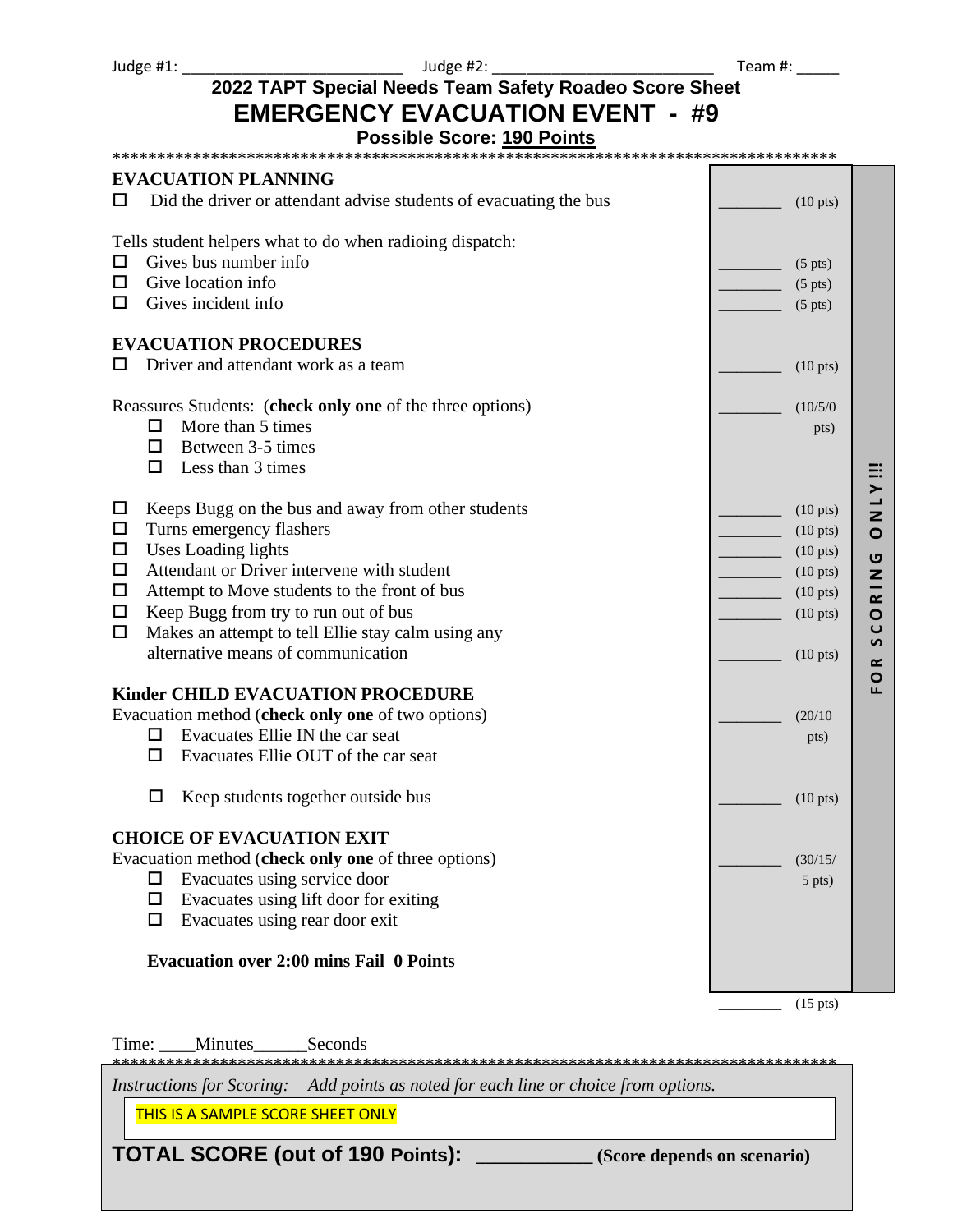## **2022 TAPT Special Needs Team Safety Roadeo JUDGES GUIDE SPECIAL NEEDS BUS PRE-CHECK EVENT - # 1**

The team may perform the pre-check together or individually. If the team splits up, one judge should go with each team member. All checks must be verbalized as well as touched or pointed to. Judges should say clearly to the team, "If I don't hear it, you didn't check it.

| <b>ITEM</b>                 | <b>WHAT TO LOOK FOR</b>                                                                                                                                                                                                                                          |
|-----------------------------|------------------------------------------------------------------------------------------------------------------------------------------------------------------------------------------------------------------------------------------------------------------|
| <b>Lights and signals</b>   | All lights, signals, and flashers are to be operated and checked for proper function and                                                                                                                                                                         |
|                             | cleanliness.                                                                                                                                                                                                                                                     |
| <b>Reverse beeper</b>       | Must be activated and checked.                                                                                                                                                                                                                                   |
| <b>Reflectors and</b>       | External reflectors and reflective tape must be pointed out and checked.                                                                                                                                                                                         |
| reflective tape             |                                                                                                                                                                                                                                                                  |
| <b>Tires and wheels</b>     | Tires are inspected for tread wear, cuts, bulges, and inflation. Rims are checked for dents or                                                                                                                                                                   |
|                             | cracks. Grease seals should indicate no leaks. Lug nuts must be grasped and checked for                                                                                                                                                                          |
|                             | looseness.                                                                                                                                                                                                                                                       |
| <b>Mud flaps</b>            | Must be pointed out.                                                                                                                                                                                                                                             |
| Antenna                     | Must be pointed out.                                                                                                                                                                                                                                             |
| <b>Battery</b>              | Compartment door must be opened to visually examine interior of compartment for unusual                                                                                                                                                                          |
| compartment                 | items, etc.                                                                                                                                                                                                                                                      |
| Exhaust, drive shaft,       | Drive shaft and guards must be visually checked. Exhaust pipe, springs, and shocks must be                                                                                                                                                                       |
| springs and shocks          | pointed out for cracks, broken shackles and hangers, etc.                                                                                                                                                                                                        |
| <b>Mirrors</b>              | All mirror brackets must be physically checked, proper adjustment must be checked from the                                                                                                                                                                       |
|                             | driver seat.                                                                                                                                                                                                                                                     |
| Hood                        | Latches must be pointed out and status checked.                                                                                                                                                                                                                  |
| <b>Engine leaks</b>         | Before engine is started, area underneath bus is checked for signs of leaking fluids. Engine                                                                                                                                                                     |
|                             | pressure leaks should be checked with engine running.                                                                                                                                                                                                            |
| <b>Body damage</b>          | Exterior of bus is visually checked for dents, scrapes, cracked glass, etc.                                                                                                                                                                                      |
| <b>Fuel cap</b>             | Door must be opened and cap tested by hand.                                                                                                                                                                                                                      |
| Driver seat & belt          | Driver must determine if seat is properly adjusted; seat belt must be latched and working                                                                                                                                                                        |
|                             | properly.                                                                                                                                                                                                                                                        |
| <b>Emergency brake</b>      | Rolling emergency brake check is explained verbally but not conducted.                                                                                                                                                                                           |
| Service brake -             | Air brake buses: a complete static brake check must be conducted as follows: engine is run to                                                                                                                                                                    |
| verbalize                   | build air: Wigwag is set (if applicable); spring brake is released; engine is shut off but key left in                                                                                                                                                           |
|                             | accessory or on position; 1 minute check for system leaks while monitoring air gauge; pump                                                                                                                                                                       |
|                             | down check for low air warning devices (wigwag, light, buzzer-each must be named); pump                                                                                                                                                                          |
|                             | down check for spring brake operation; engine restarted to check air build.                                                                                                                                                                                      |
|                             | Hydraulic brakes buses: with engine off, brake pedal checked for firmness and booster pump                                                                                                                                                                       |
|                             | checked.                                                                                                                                                                                                                                                         |
| Handrail                    | Must be physically examined.                                                                                                                                                                                                                                     |
| Switches, steering,         | All switches, horn, wipers, and washers must be operated and checked for proper function.                                                                                                                                                                        |
| horn                        | Steering wheel must be checked for excessive play or binding.                                                                                                                                                                                                    |
| <b>Gauges</b>               | All gauges must be identified and checked for proper status with engine running.<br><b>Must be identified</b>                                                                                                                                                    |
| DOT sticker/                |                                                                                                                                                                                                                                                                  |
| Insurance                   |                                                                                                                                                                                                                                                                  |
|                             |                                                                                                                                                                                                                                                                  |
|                             |                                                                                                                                                                                                                                                                  |
|                             |                                                                                                                                                                                                                                                                  |
| Radio<br><b>Cleanliness</b> | Radio check must be simulated – i.e., calling base; radio operation is essential when<br>transporting children with special needs.<br>Cleanliness is important to the health of special needs students: floor, dash/driver area, trash<br>cans must be inspected |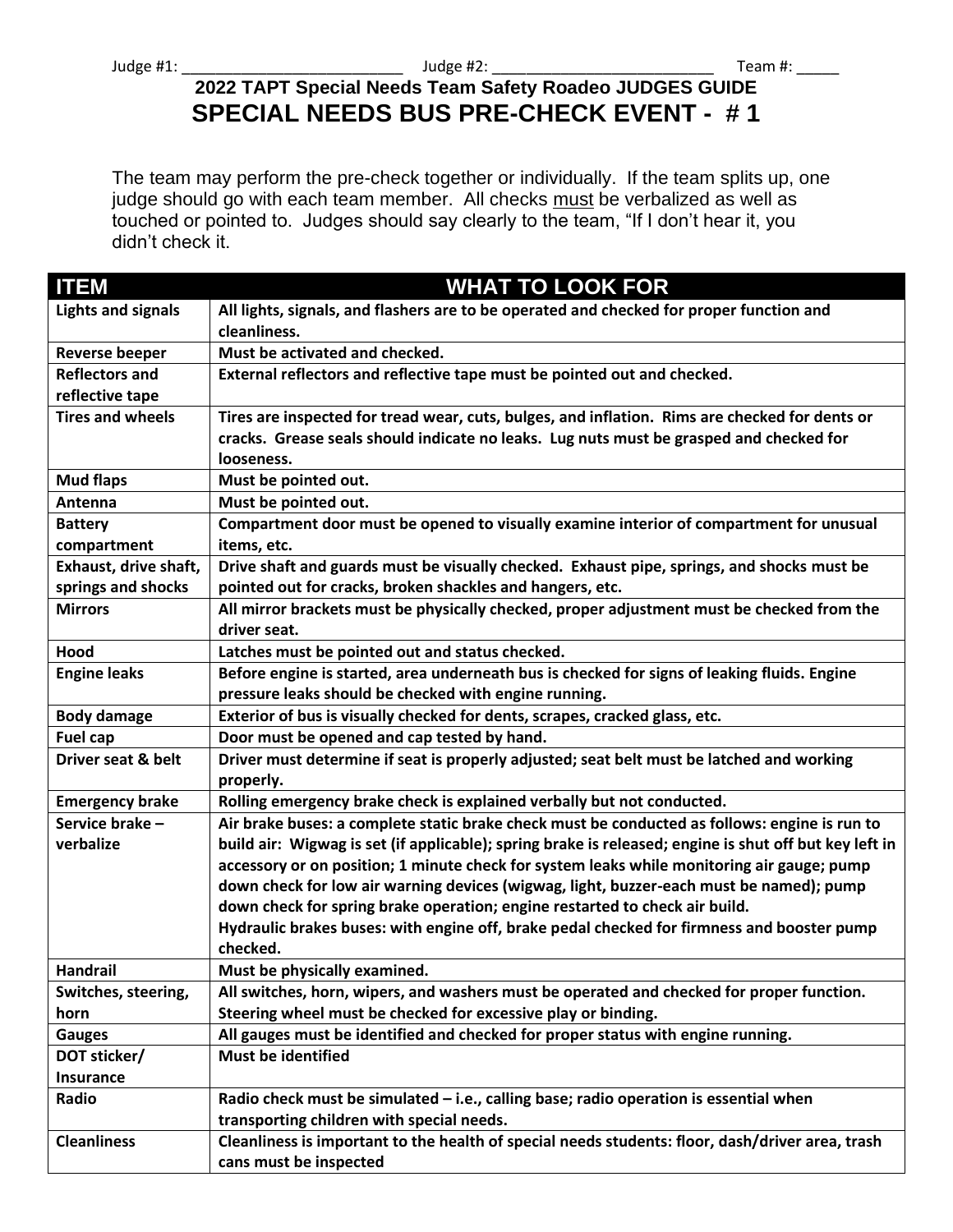| <b>Emergency exits</b> | All emergency exits must be inspected and opened fully. Exit lights and buzzers must be            |
|------------------------|----------------------------------------------------------------------------------------------------|
|                        | checked. Roof hatches must be fully opened for egress, not just venting, and then properly         |
|                        | closed and secured.                                                                                |
| <b>Seats</b>           | All passenger seats must be checked by pushing on the seat backs and pulling up on the seat        |
|                        | cushions to see if they're secured. All seat belts must be visually accessible.                    |
| <b>Emergency</b>       | Reflectors, first aid kit, body fluid kit, fire extinguisher (including charge status), seat belt  |
| equipment              | cutter, and fire blanket must be checked. First aid kit and body fluid kit should be opened.       |
| Lift door              | Must inspect the lift door handle, hinges, latch, and securement device for proper operation.      |
| Lift operation         | Lift should be operated through entire cycle; roll stops and safety shut offs should be physically |
|                        | checked; status lights should be checked. Manual lift operation should be explained to judge -     |
|                        | team may consult posted operating instructions.                                                    |
| <b>WC securement</b>   | Team must determine that there is a full complement of properly matched WC securement              |
| straps and occupant    | straps present for all wheelchair stations. Straps and mechanisms must be inspected for wear       |
| restraints             | and function. Team must determine that suitable WC occupant restraints are present and in          |
|                        | good condition for all wheelchair stations.                                                        |
| <b>Time</b>            | Maximum points are awarded for any time less than 12 minutes. All times must be noted as a         |
|                        | possible tie-breaker.                                                                              |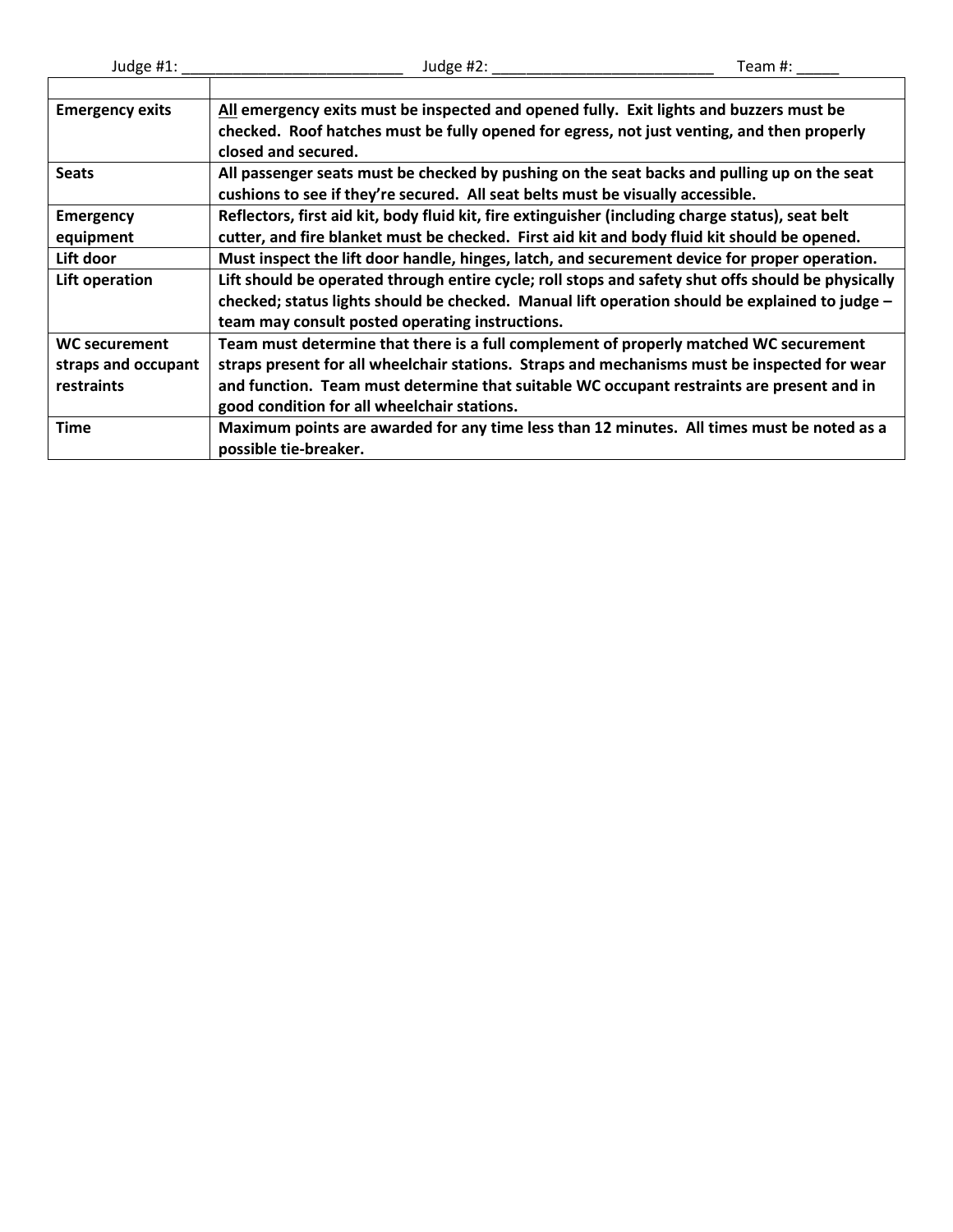## **2022 TAPT Special Needs Team Safety Roadeo JUDGES GUIDE WHEELCHAIR LOADING EVENT - # 2**

| <b>ITEM</b>               | <b>WHAT TO LOOK FOR</b>                                                                        |
|---------------------------|------------------------------------------------------------------------------------------------|
| <b>Timing</b>             | Timing begins when the yellow lights are activated and end when the chair is in position to be |
|                           | secured and the lift door is closed and secured.                                               |
| <b>Activate flashing</b>  | Driver must activate alternating flashing lamps in anticipation of loading a student, and then |
| lamps                     | red flashers. This action must be verbalized.                                                  |
| <b>Setting emergency</b>  | Driver must check that emergency brake is set - check must be verbalized - before opening      |
| brake                     | door of bus to load student. Bus must continuously have brake set during this event - judge    |
|                           | must double-check.                                                                             |
| <b>Mirrors</b>            | Driver should verbalize checking the roadway for approaching traffic while pulling up and      |
|                           | stopping.                                                                                      |
| <b>WC transport-</b>      | Check WC for obvious defects such as no passenger positioning belt, defective brakes, broken   |
| worthiness                | spokes, missing footrests, etc. Must be verbalized.                                            |
| Lift zone                 | Before the lift is lowered, one team member must inspect the lift zone for adequate clearance, |
|                           | hazards, etc. Check must be verbalized.                                                        |
| Open and secure lift      | One team member must open and secure the lift door with chain or latch. Either driver or       |
| door                      | attendant may be outside bus - decision is up to the team.                                     |
| Check safety lip on       | Safety lips on lift platform should function automatically when lift is lowered.               |
| lift platform             |                                                                                                |
| <b>Greeting</b>           | Driver or aide should quickly go to and warmly greet the waiting student.                      |
| Place passenger on        | Team member must place passenger, centered on platform of the lift, facing outward.            |
| lift                      |                                                                                                |
| <b>Set wheelchair</b>     | Team member must set wheelchair brake, checking to insure brake holds the WC in place, and     |
| brake                     | must not ride the lift with student.                                                           |
| Hands on lap              | Before the lift is raised, one team member must sensitively remind the student to keep hands   |
|                           | in their lap, and the team member should monitor this until the passenger is off the lift and  |
|                           | inside the bus.                                                                                |
| <b>Maintain hold on</b>   | One member must maintain a physical hold on the WC and supervise student at all times          |
| wheelchair at all         | during operation of lift and loading. A single momentary lapse results in points off. WC must  |
| times                     | be "handed off" from the team member outside the bus to the team member inside the bus.        |
| <b>Check head</b>         | Team member must demonstrate (i.e., hold hand over head) and verbalize checking head           |
| clearance                 | clearance to avoid bumping student's head on door opening.                                     |
| <b>Sensitivity toward</b> | Team must communicate and exhibit sensitivity toward student at all times by respecting their  |
| student                   | space, and treating them as a person. Student must be informed of what is happening during     |
|                           | the loading process.                                                                           |
| Move chair into           | WC should be moved from the lift to the position inside the bus where the chair will be        |
| bus, close and            | secured. WC brakes should be set. After lift is stowed, lift door should be shut and secured.  |
| secure lift door          |                                                                                                |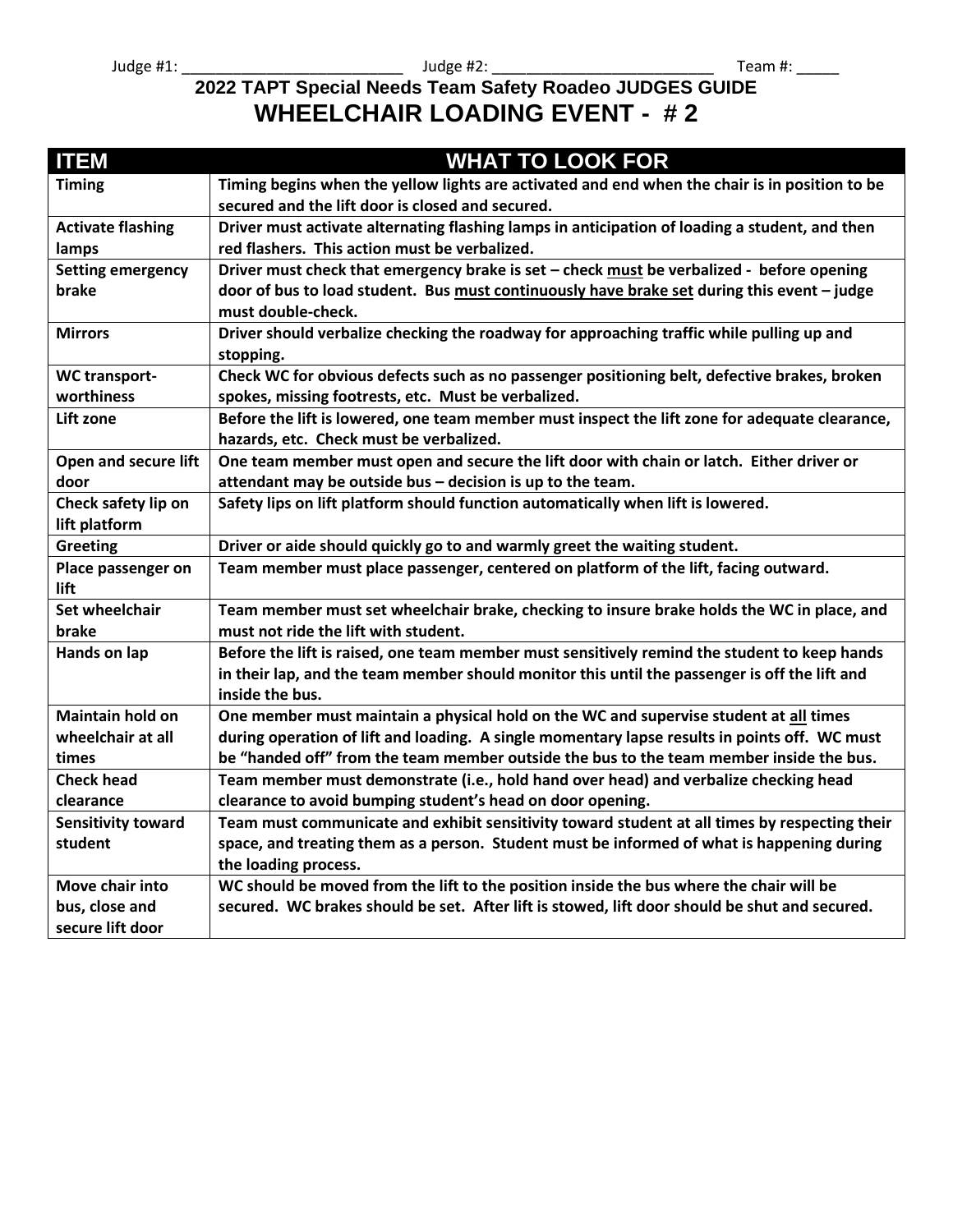## **2022 TAPT Special Needs Team Safety Roadeo JUDGES GUIDE WHEELCHAIR SECUREMENT EVENT - # 3**

| <b>ITEM</b>                | <b>WHAT TO LOOK FOR</b>                                                                         |
|----------------------------|-------------------------------------------------------------------------------------------------|
| <b>Timing</b>              | Judges should confirm that the team is ready to begin securement before starting to time the    |
|                            | event. Timing starts with WC in position after the loading event, and ends when team states     |
|                            | they are done.                                                                                  |
| <b>Communication</b>       | Team should be warmly interacting with passenger throughout the event.                          |
| <b>Station choice</b>      | If more than one securement station is available, wheelchair is NOT placed in rearmost station. |
|                            | If a position between front and rear axle is available, it should be utilized.                  |
| <b>Position in station</b> | WC should be positioned in the center of the WC station.                                        |
| <b>Floor attachments</b>   | Four tie-down straps should be used. Attachment points should be selected that allow for        |
|                            | adequate tightening and minimize strap contact with wheelchair components. Floor                |
|                            | attachment points should be laterally symmetrical.                                              |
| Wheelchair                 | Team must attach tie-down straps at or near a welded joint as near as possible to the bottom    |
| securement points          | of the seat on the main frame, or approved attachment point on the WC. Straps can not be        |
|                            | attached to a removable or folding component or the WC wheels. Straps can't be twisted or       |
|                            | crossed and shouldn't hit any WC component between the floor and the securement point.          |
|                            | (Note: Team may bring their own commercially available, removable, certified attachment         |
|                            | "loops" to assist in attaching tie-downs, if they wish.)                                        |
| <b>Release brake</b>       | Team must release the brake on the WC prior to tightening tiedowns, to avoid an undetected      |
|                            | securement problem.                                                                             |
| <b>Tighten tiedown</b>     | Each strap must be tight enough to prohibit movement of the WC by no more than one inch, on     |
| straps                     | the floor of the bus, with the brakes released.                                                 |
| <b>Occupant</b>            | Occupant restraints must be properly connected and adjusted as per the manufacturer's           |
| restraints                 | instructions. Shoulder belt should cross the student's collarbone, not the neck Lap belt        |
|                            | should be across the student's pelvic bone, not the stomach, and cannot be outside the WC       |
|                            | armrests. Both belts must be snug but not too tight.                                            |
| "Shake" test               | Team must perform a "shake" test by grasping the secured WC and trying to move it on the        |
|                            | floor prior to setting the wheelchair brake. Student should be alerted of the test beforehand   |
| <b>Re-set brake</b>        | WC Brake must be reset when the securement is complete                                          |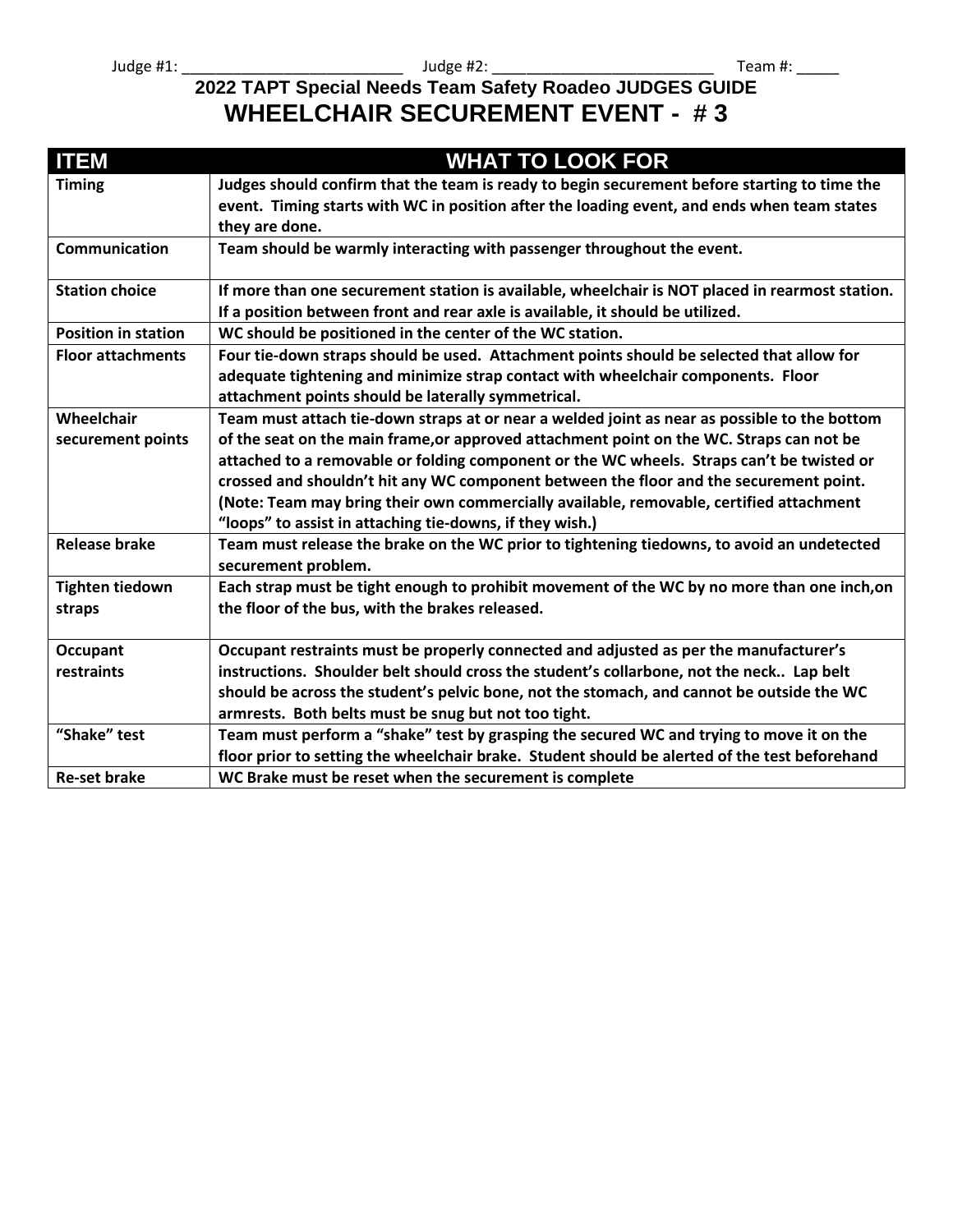## **2022 TAPT Special Needs Team Safety Roadeo JUDGES GUIDE MANAGING CHALLENGING STUDENT BEHAVIOR EVENT- #4**

The "students" on the bus judge this event. After the team has finished the event, the "students" discuss how they did and complete the score sheet, as another pair of "students" takes the next assigned bus.

| <b>ITEM</b>                | <b>WHAT TO LOOK FOR</b>                                                                                                                                                                          |
|----------------------------|--------------------------------------------------------------------------------------------------------------------------------------------------------------------------------------------------|
| <b>Scoring</b>             | Filling out the score sheet should be done by "students" on the bus immediately after the<br>driving course has been completed.                                                                  |
| Alt. flashing lamp         | The alternating flashing lamp system should be used appropriately for loading and unloading                                                                                                      |
| system                     | students.                                                                                                                                                                                        |
| <b>Greet students</b>      | The initial interaction with students can set the tone for the bus ride. Smiling, showing interest<br>in the student, friendliness and patience are important when students first board the bus. |
| <b>Bus rules</b>           | Team must explain to students in a cogent but calm and friendly manner what the                                                                                                                  |
|                            | expectations are for riding the bus. (Read bus rules)                                                                                                                                            |
| Separate students          | Team should attempt to separate misbehaving students by changing seats or switching seat<br>companions.                                                                                          |
| <b>Keep students from</b>  | Team should try to keep students from the rear and front seats (if possible) of the bus by                                                                                                       |
| the rear & front           | diverting their attention (i.e., engaging in conversation, giving them a job to help with etc.),                                                                                                 |
| seats                      | repeating safety rules, or other non-physical methods.                                                                                                                                           |
| <b>Enforce rules</b>       | Team members should try to enforce the rules by stating achievable, realistic consequences                                                                                                       |
|                            | that would normally be within the authority of a driver or attendant.                                                                                                                            |
| Use positive               | Positive language may improve communication with the students. Negative phrases, sarcasm,                                                                                                        |
| language                   | belittling terms, scare tactics, etc. should be avoided.                                                                                                                                         |
| <b>Unsafe action</b>       | Team members should quickly intervene if students engage in any unsafe action.                                                                                                                   |
| <b>Selective</b>           | Team members must try to avoid getting caught in a "conflict spiral" with emotionally                                                                                                            |
| ignoring                   | disturbed students who may enjoy provoking adult anger.                                                                                                                                          |
| <b>Maintain self</b>       | Both team members must maintain self control at all times, verbally as well as physically,                                                                                                       |
| control                    | avoiding expressions of anger, dislike, unrealistic threats, or physical confrontations.                                                                                                         |
| <b>Communication &amp;</b> | Team members should maintain communication with each other during the bus ride. Driver                                                                                                           |
| support                    | should try to be aware of what the bus attendant is involved in, but cannot become distracted                                                                                                    |
|                            | from driving. If a serious incident is developing and the attendant needs the driver's help, the                                                                                                 |
|                            | driver should stop the bus in a safe location.                                                                                                                                                   |
| <b>Timing</b>              | Timing begins when the bus proceeds to the pick-up point. Students must be loading within 6                                                                                                      |
|                            | minutes. Judges note time it takes to load the students in the space at bottom of score sheet.                                                                                                   |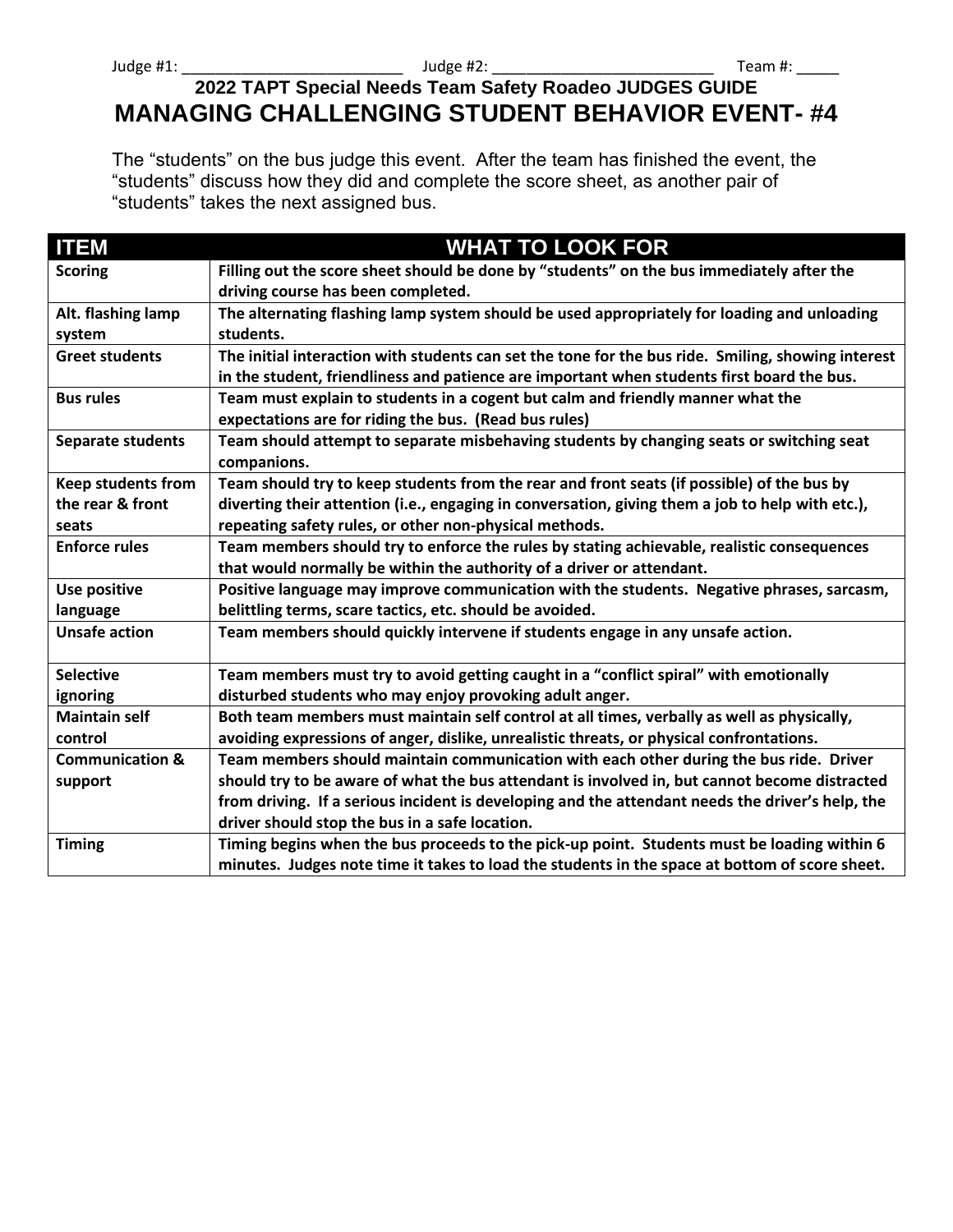## **2022 TAPT Special Needs Team Safety Roadeo JUDGES GUIDE CAR SEAT SECUREMENT EVENT - # 5**

| <b>ITEM</b>             | <b>WHAT TO LOOK FOR</b>                                                                           |
|-------------------------|---------------------------------------------------------------------------------------------------|
| <b>Positioning Car</b>  | Participant must check car seat labels to ensure compliance with FMVSS. Car Seat must be in       |
| <b>Seat</b>             | upright position. Car seat must fit fully on seat, and must be forward-facing for the 2010        |
|                         | roadeo. Car seat must not be placed in a seat with an emergency exit window, and must not be      |
|                         | placed in the aisle position with an ambulatory child in the window position of the same seat.    |
| Safety seat             | Bus lap belt must be properly routed through the car seat as per the manufacturer's               |
|                         | instructions. The car seat must be very tight against the bus seat. Participant must check the    |
|                         | tightness of the installation at the belt path. The car seat is tight when the participant cannot |
|                         | move the seat forward or backward more than one inch or side to side more than one inch.          |
|                         | The seat buckle must be forward of the belt path.                                                 |
| <b>Secures Child in</b> | Harnesses must be buckled and used correctly. Harnesses must be threaded through the              |
| <b>Car Seat</b>         | correct harness slot. Harnesses must be snug, and should not allow slack on the child's body.     |
|                         | Participants should test the snugness of the harness by trying to "pinch" the webbing together    |
|                         | near the shoulder. The harness retainer clip must be connected and placed at armpit level.        |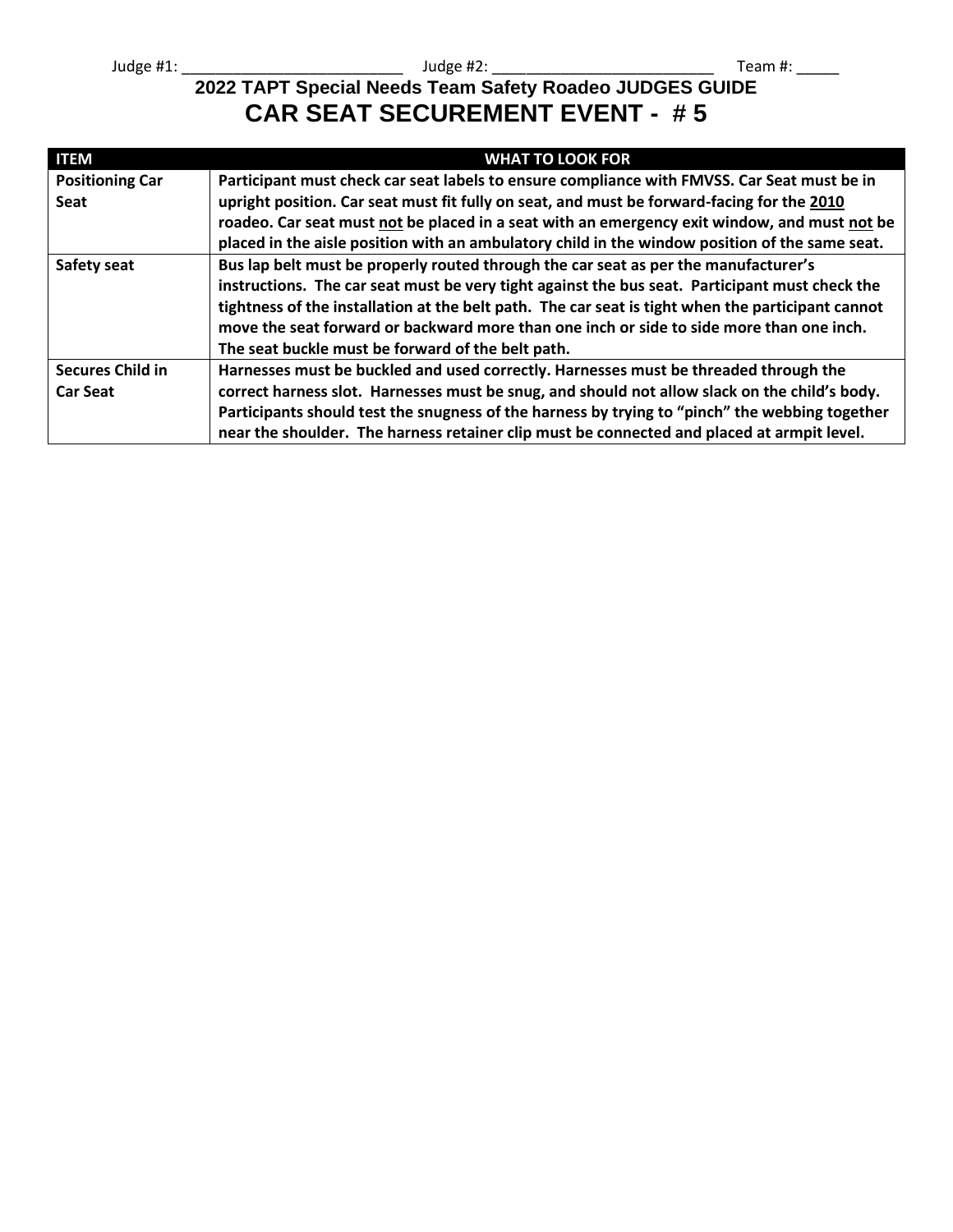## **2022 TAPT Special Needs Team Safety Roadeo JUDGES GUIDE RAILROAD CROSSING EVENT - #6**

| <b>ITEM</b>               | <b>WHAT TO LOOK FOR</b>                                                                        |
|---------------------------|------------------------------------------------------------------------------------------------|
| <b>Activate 4-way</b>     | Driver must activate 4-way hazard lamps upon approach to the crossing, 200' before coming to   |
| hazard lamps              | a stop (if space allows).                                                                      |
| <b>Silence students</b>   | Team must silence the students by raising hand in view of judges. Judges must carefully watch  |
|                           | for this sign and return a gesture of acknowledgment to the driver.                            |
| Turn off fans and         | Judges must watch carefully for this action.                                                   |
| radio                     |                                                                                                |
| <b>Check for traffic</b>  | Driver should verbalize this action upon approach to tracks.                                   |
| Stop bus                  | Driver must stop the bus 15' to 50' before the closest rail. Judges should measure the         |
|                           | distances and mark the pavement inconspicuously before the Roadeo begins.                      |
| Open window and           | Driver must open driver window and entrance door to listen for a train. No points should be    |
| door                      | awarded unless both actions are performed.                                                     |
|                           |                                                                                                |
| Don't use                 | Alternating flashing loading lamps shall not be used, even for a short time, while approaching |
| alternating flashing      | or stopped at the crossing. If student lights are activated at any point during the approach,  |
| loading lamps             | stop, or crossing, no points should be awarded.                                                |
| <b>Check carefully</b>    | Driver must look down the track both ways, moving upper torso forward and back to              |
|                           | compensate for any view obstructions. If driver does not check carefully and actively, no      |
|                           | points should be awarded.                                                                      |
| <b>Flashing RR lights</b> | Driver must not proceed across the tracks until the flashing RR lights are off. If roadeo      |
|                           | equipment does not include flashing lights, judges should automatically award these points to  |
|                           | all teams.                                                                                     |
| Leaves 4-way              | Driver should leave 4-way hazard lamps on until entirely across the tracks.                    |
| hazard lamps on           |                                                                                                |
| until across tracks       |                                                                                                |
| Deactivate 4-way          | Driver must deactivate the 4-way hazard lights after crossing tracks. Judges must watch buses  |
| hazard lamps after        | as they leave the area to make sure 4-way hazard lamps are turned off.                         |
| crossing                  |                                                                                                |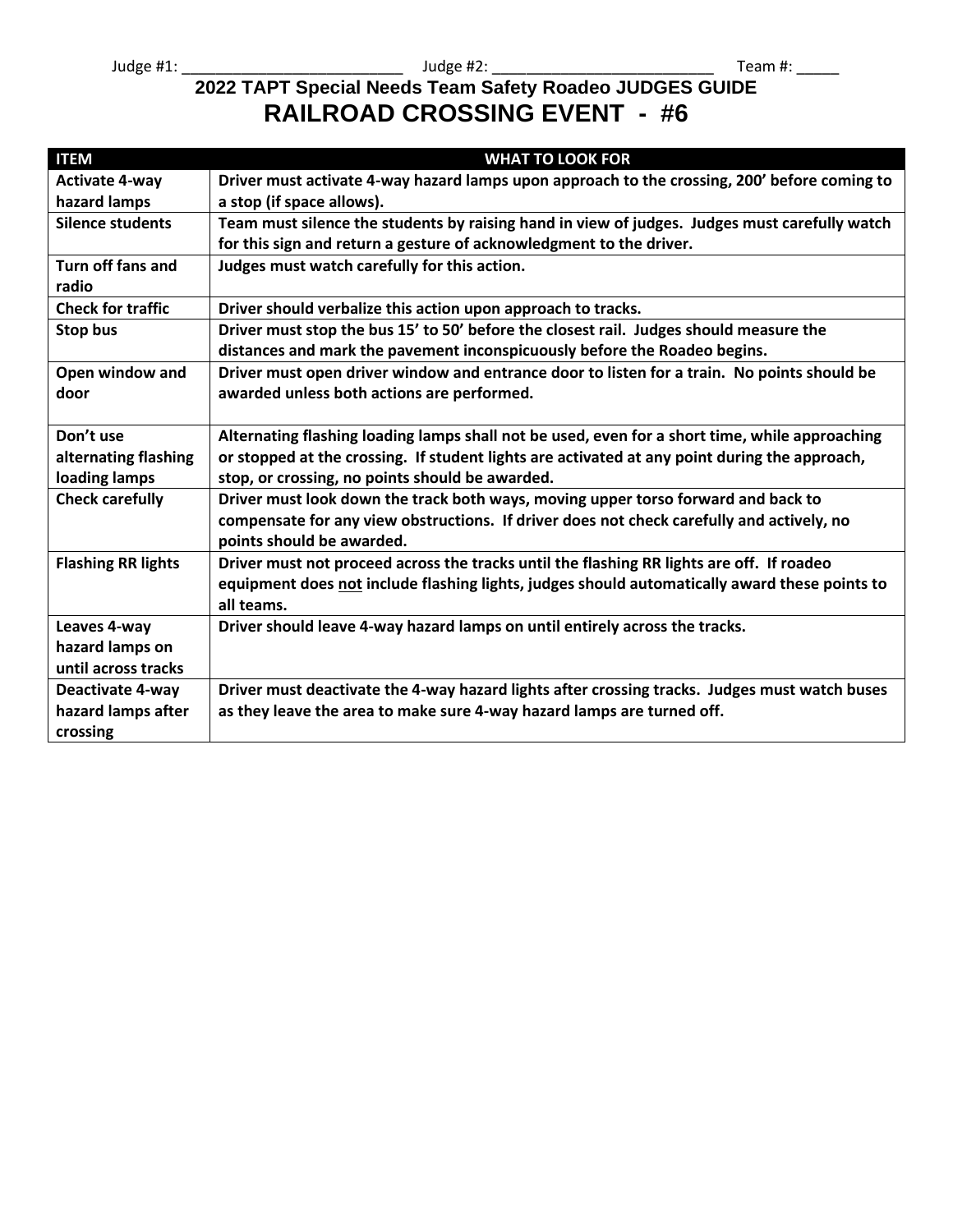## **2022 TAPT Special Needs Team Safety Roadeo JUDGES GUIDE SERPENTINE EVENT - #7**

| <b>ITEM</b>             | <b>WHAT TO LOOK FOR</b>                                                                                                                                                               |
|-------------------------|---------------------------------------------------------------------------------------------------------------------------------------------------------------------------------------|
| Begin on right          | Driver must enter this event on the right hand side of the first barrel.                                                                                                              |
| <b>Backing up</b>       | Driver should attempt to perform the serpentine maneuver without backing the bus. Judges<br>are cautioned to be alert for sudden backing maneuvers while standing near the bus.       |
| <b>Touching barrels</b> | Driver must not touch the 4 barrels with any part of the bus.<br>Judges must position themselves so they can see<br>each barrel as the bus approaches it.                             |
| <b>Curb Lines</b>       | Bus wheels must not cross the curb line on either side, which has been marked as the<br>allowable width of the maneuver. If the curb line is touched or crossed the score is reduced. |

**NOTE: The distance between the each barrel should be no more than six (6) feet plus the length of the bus. The distance can be less, as a means to increase the level of difficulty. The curb line should be placed at a distance from the barrels to allow for the bus to pass within a safe distance from the barrels, but not running over the curb line. The length of the bus will determine the distance.**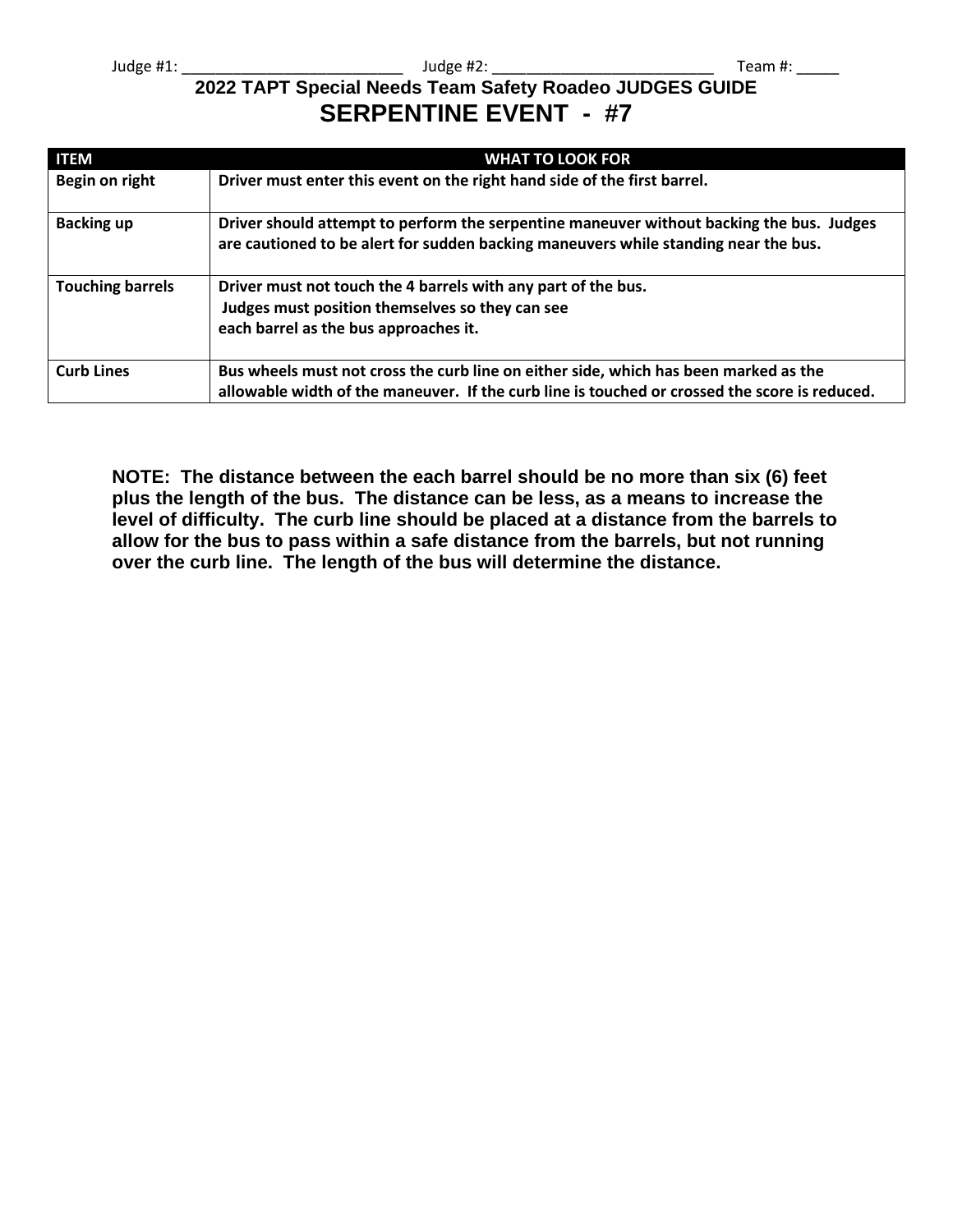## **2022 TAPT Special Needs Team Safety Roadeo JUDGES GUIDE REAR ALLEY DOCK EVENT - #8**

Four corner posts, two at the front of the dock and two at the rear define the "alley" that the bus must back into. The alley is 6 feet longer than the bus used in the Roadeo. Two parallel sides are marked on the ground (with tape, paint or rope) the width of the bus body plus two feet. A "Wheel Limitation Line" is marked in front of the alley the length of the bus plus 4 feet. The driver must approach the alley from the right and avoid touching the sides and rear of the dock or have the bus wheels cross the front limitation line while positioning the bus. The goal is to "center" the bus in the dock, equally spaced front-to-back and side-to-side. Bus attendant shall stay on the bus during this event and should assist driver from inside the bus. If bus attendant and/or students leave the bus during this event, the event is stopped and zero points are awarded.

| <b>ITEM</b>                | <b>WHAT TO LOOK FOR</b>                                                                          |
|----------------------------|--------------------------------------------------------------------------------------------------|
| Sounds horn                | Driver sounds horn before backing. (Tapping not blast) If horn is not sounded until backing      |
|                            | has begun, no points should be awarded. When the bus is in the space, the driver should          |
|                            | secure the bus and honk the horn to signal the judges that it is safe to measure. No points will |
|                            | be assessed beyond this point if the bus is not secured and the horn is not honked.              |
| <b>Attendant observes</b>  | Attendant should be positioned near the inside rear of the bus, looking out the rear windows     |
|                            | and communicating with the driver to assist in backing. Attendant (and students) must stay on    |
|                            | the bus.                                                                                         |
| <b>Backing maneuvers</b>   | Backing into the stall should be done in a single motion. Additional forward and backing         |
|                            | motions result in losing points.                                                                 |
| <b>Avoids touching</b>     | The bus should not touch the front posts - touches result in losing points.                      |
| front posts                |                                                                                                  |
| Avoid touching rear        | Driver should avoid touching the rear posts or dock line. Touches result in losing points.       |
| dock line                  |                                                                                                  |
| Avoid side marker          | The bus wheels must not touch the alley side markers. Touches result in losing points.           |
| <b>Center bus front to</b> | Driver must position the bus to be equidistant from the front and rear of the dock lines. The    |
| back in dock               | rear bumper should be 36" from the rear dock line. Measurement will be taken at the center       |
|                            | of the rear bumper.                                                                              |
| Center bus side to         | Driver must position the bus to be equidistant from both sides of the dock. Bus should be 12"    |
| side in the dock           | from the side lines. Measurements will be taken at front and rear bumpers. Lowest point total    |
|                            | from front or back will be used.                                                                 |

Wheel Limitation Line

ENTER

Bus length plus four feet